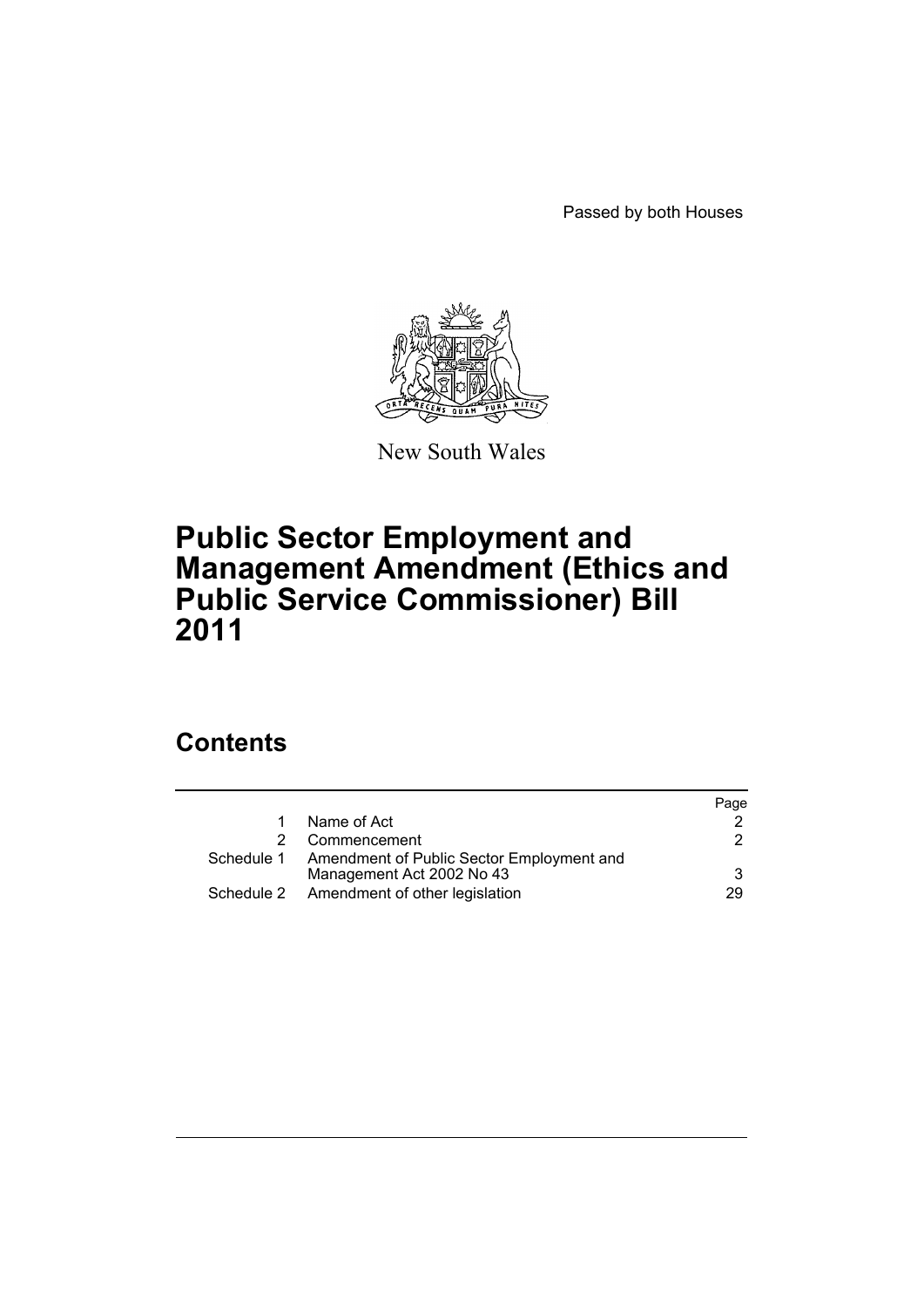*I certify that this public bill, which originated in the Legislative Assembly, has finally passed the Legislative Council and the Legislative Assembly of New South Wales.*

> *Clerk of the Legislative Assembly. Legislative Assembly, Sydney, , 2011*



New South Wales

# **Public Sector Employment and Management Amendment (Ethics and Public Service Commissioner) Bill 2011**

Act No , 2011

An Act to amend the *Public Sector Employment and Management Act 2002* to establish an ethical framework for the public sector, to create the office of Public Service Commissioner and to establish the Public Service Commission Advisory Board; and for other purposes.

*I have examined this bill and find it to correspond in all respects with the bill as finally passed by both Houses.*

*Assistant Speaker of the Legislative Assembly.*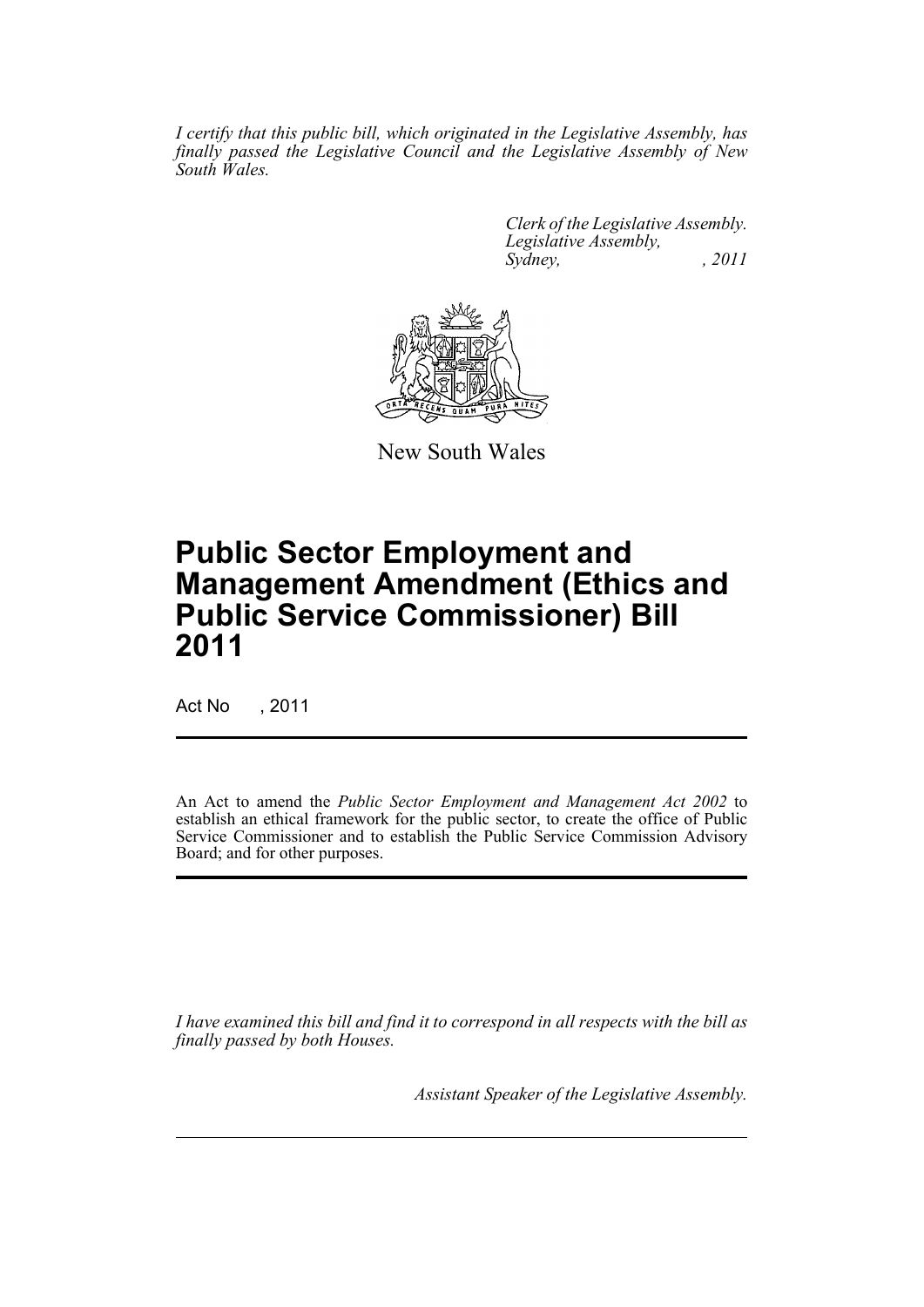### <span id="page-2-0"></span>**The Legislature of New South Wales enacts:**

### **1 Name of Act**

This Act is the *Public Sector Employment and Management Amendment (Ethics and Public Service Commissioner) Act 2011*.

### <span id="page-2-1"></span>**2 Commencement**

This Act commences on a day or days to be appointed by proclamation.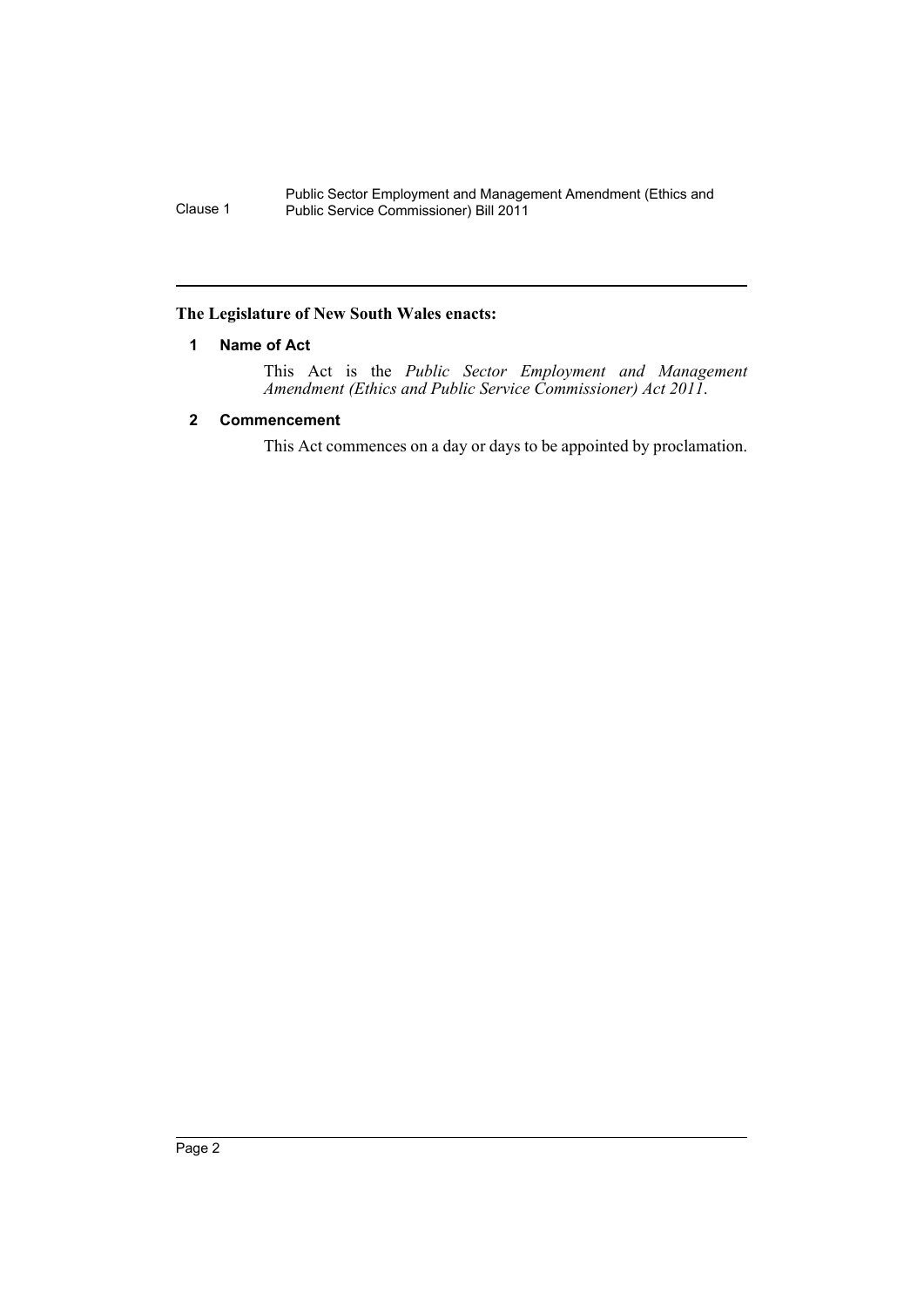Amendment of Public Sector Employment and Management Act 2002 No 43 Schedule 1

## <span id="page-3-0"></span>**Schedule 1 Amendment of Public Sector Employment and Management Act 2002 No 43**

### **1.1 Amendments relating to public sector ethics**

### **Part 1.2**

Insert after section 3:

## **Part 1.2 Ethical framework for the public sector**

### **3A Objective of Part**

This Part:

- (a) recognises the role of the public sector in preserving the public interest, defending public value and adding professional quality and value to the commitments of the Government of the day, and
- (b) establishes an ethical framework for a merit-based, apolitical and professional public sector that implements the decisions of the Government of the day.

### **3B Public sector core values**

The core values for the public sector and the principles that guide their implementation are as follows:

### **Integrity**

- (a) Consider people equally without prejudice or favour.
- (b) Act professionally with honesty, consistency and impartiality.
- (c) Take responsibility for situations, showing leadership and courage.
- (d) Place the public interest over personal interest.

### **Trust**

- (a) Appreciate difference and welcome learning from others.
- (b) Build relationships based on mutual respect.
- (c) Uphold the law, institutions of government and democratic principles.
- (d) Communicate intentions clearly and invite teamwork and collaboration.
- (e) Provide apolitical and non-partisan advice.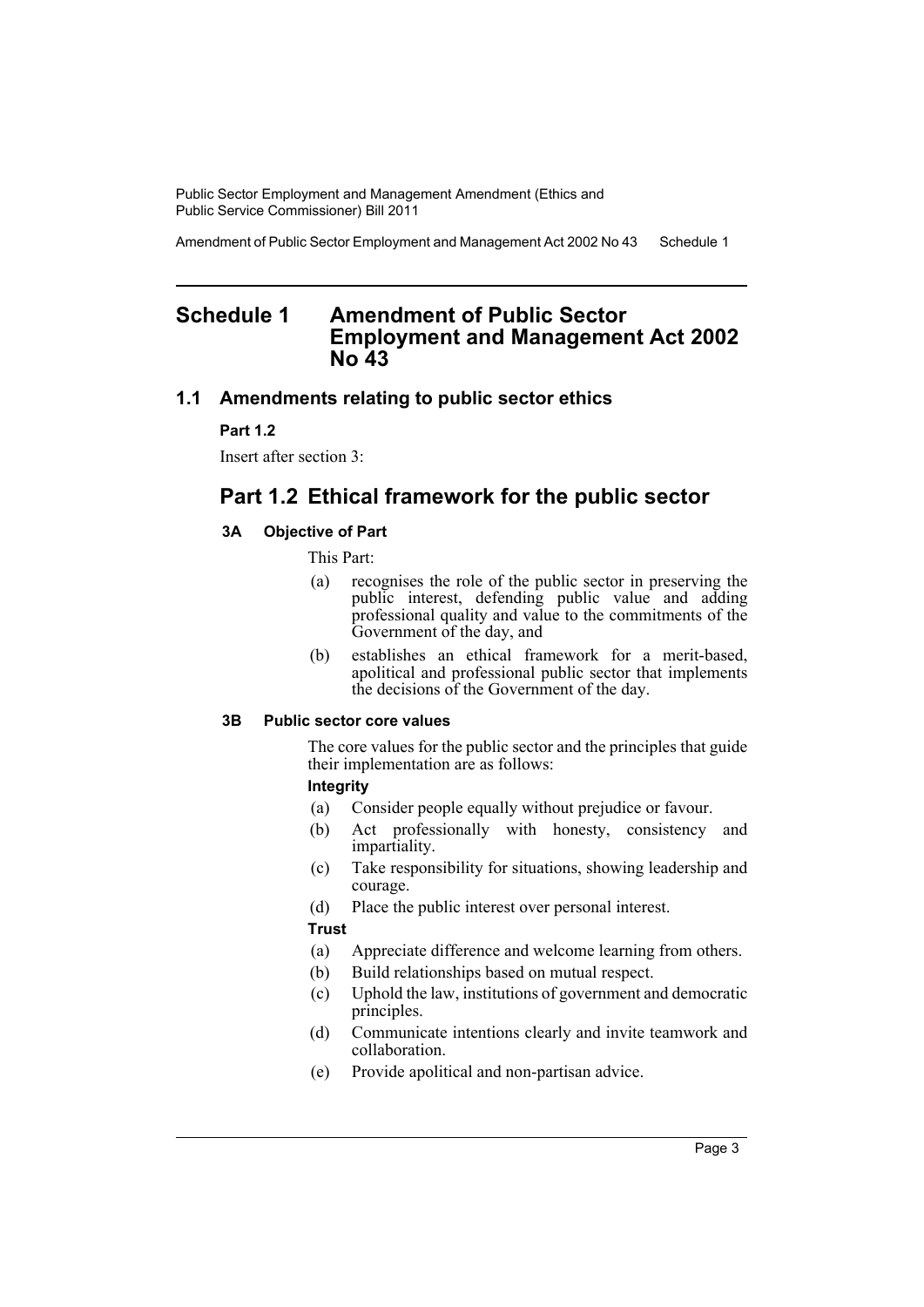Schedule 1 Amendment of Public Sector Employment and Management Act 2002 No 43

### **Service**

- (a) Provide services fairly with a focus on customer needs.
- (b) Be flexible, innovative and reliable in service delivery.
- (c) Engage with the not-for-profit and business sectors to develop and implement service solutions.
- (d) Focus on quality while maximising service delivery.

### **Accountability**

- (a) Recruit and promote staff on merit.
- (b) Take responsibility for decisions and actions.
- (c) Provide transparency to enable public scrutiny.
- (d) Observe standards for safety.
- (e) Be fiscally responsible and focus on efficient, effective and prudent use of resources.

### **3C General provisions**

- (1) The Public Service Commissioner has the function of promoting and maintaining the public sector core values.
- (2) There is no hierarchy among the core values and each is of equal importance.
- (3) Nothing in this Part gives rise to, or can be taken into account in, any civil cause of action.
- (4) For the purposes of this Part, the *public sector* comprises all the public sector services (other than special temporary employees under Part 2.5).

### **1.2 Amendments relating to the Public Service Commissioner and Public Service Commission Advisory Board**

### **[1] Section 3 Definitions**

Insert in alphabetical order in section 3 (1):

*Advisory Board* means the Public Service Commission Advisory Board established under Part 1.4.

*Commissioner* (or *Public Service Commissioner*) means the Public Service Commissioner appointed under Part 1.3.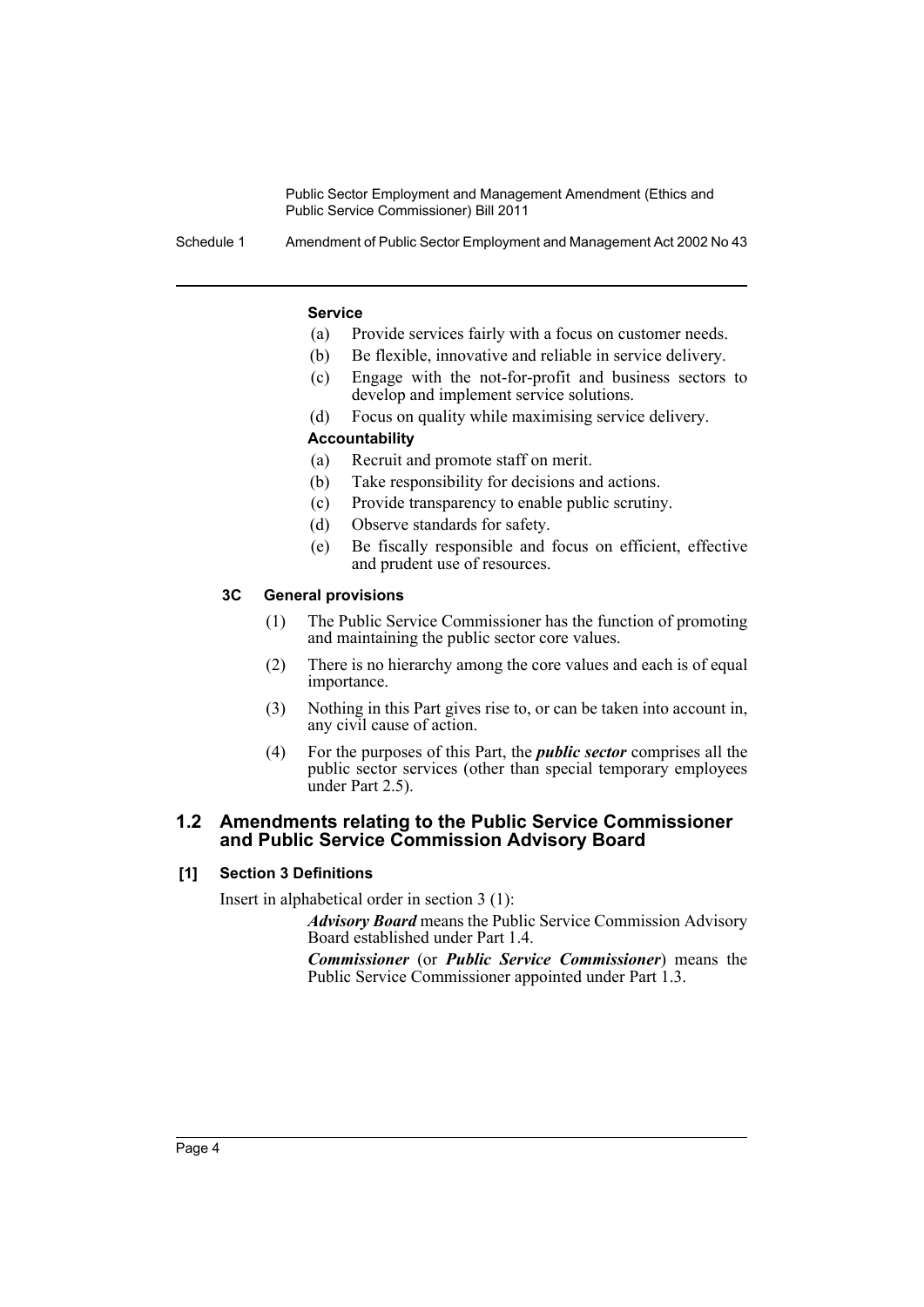Amendment of Public Sector Employment and Management Act 2002 No 43 Schedule 1

### **[2] Parts 1.3 and 1.4**

Insert after section 3C (as inserted by this Act):

## **Part 1.3 Public Service Commissioner**

### **3D Appointment of Commissioner**

- (1) The Governor may appoint a Public Service Commissioner.
- (2) A person may only be appointed as Commissioner if the Advisory Board has recommended to the Premier that the person be appointed as the Commissioner.
- (3) The Governor may remove the Commissioner from office for incapacity, incompetence or misbehaviour.
- (4) The Commissioner may only be removed from office:
	- (a) following an independent review of the performance or conduct of the Commissioner, and
	- (b) if the Advisory Board has recommended to the Premier that the Commissioner be removed from office.
- (5) Any such independent review may be initiated:
	- (a) by the Advisory Board at the request of the Premier, or
	- (b) by the Premier.
- (6) An independent review of the performance or conduct of the Commissioner is not required under this section before the Commissioner can be removed from office if the performance or conduct giving rise to the Advisory Board's recommendation for removal has been the subject of:
	- (a) an inquiry and report by the Independent Commission Against Corruption, a Special Commission of Inquiry or other body constituted by a judicial officer, or
	- (b) a finding by a court.
- (7) The Premier is, if the Commissioner is removed from office, to cause the reasons for the removal to be tabled in both Houses of Parliament.
- (8) The Commissioner must not be present during any deliberation of the Advisory Board on any matter that relates to the making of a recommendation under this section.
- (9) Schedule 2A contains ancillary provisions relating to the Commissioner, including term of office.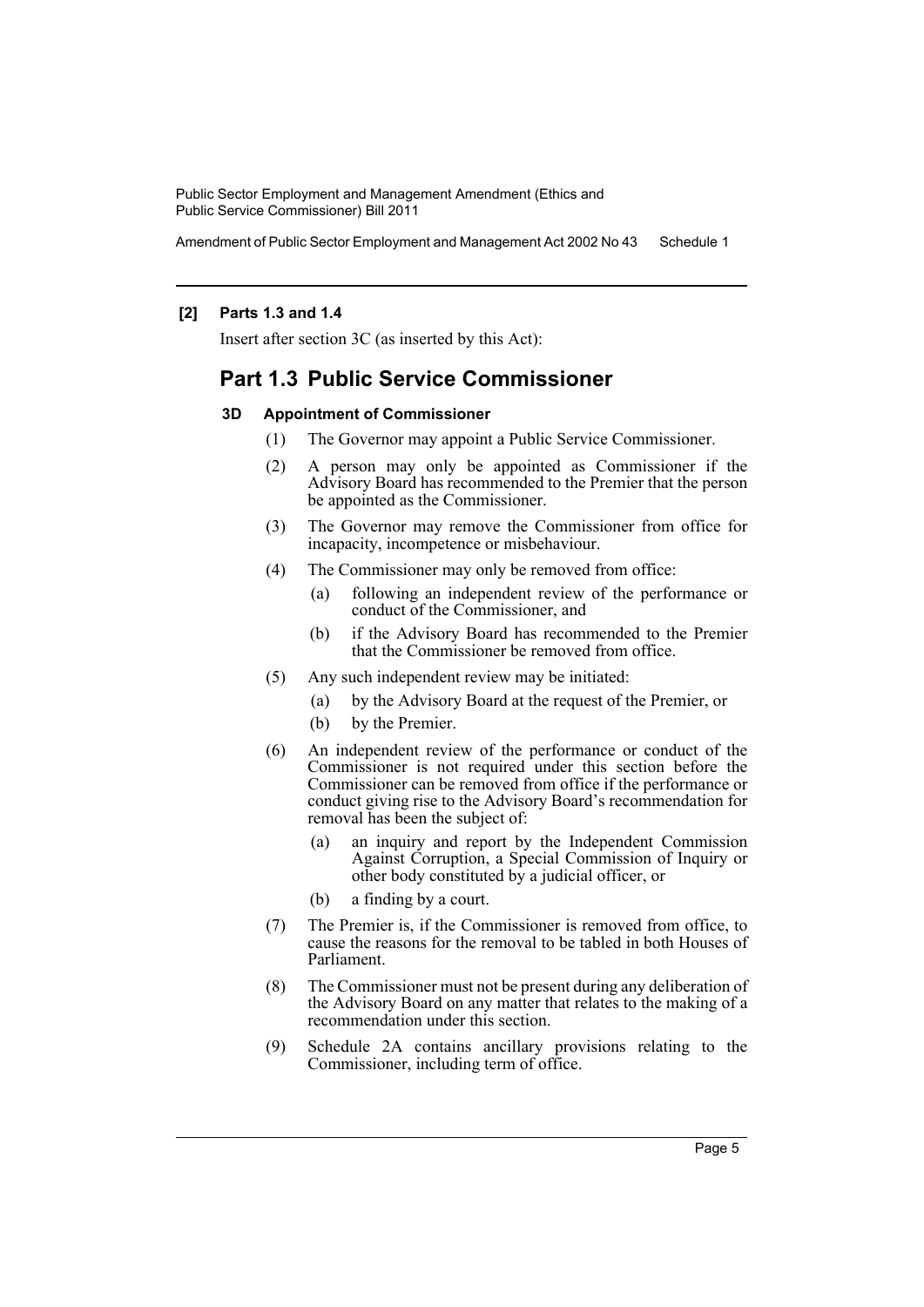Schedule 1 Amendment of Public Sector Employment and Management Act 2002 No 43

### **3E Principal objectives of Commissioner**

- (1) The principal objectives of the Commissioner are as follows:
	- (a) to promote and maintain the highest levels of integrity, impartiality, accountability and leadership across the public sector,
	- (b) to improve the capability of the public sector to provide strategic and innovative policy advice, implement the decisions of the Government and meet public expectations,
	- (c) to attract and retain a high calibre professional public sector workforce,
	- (d) to ensure that public sector recruitment and selection processes comply with the merit principle and adhere to professional standards,
	- (e) to foster a public service culture in which customer service, initiative, individual responsibility and the achievement of results are strongly valued,
	- (f) to build public confidence in the public sector,
	- (g) to support the Government in achieving positive budget outcomes through strengthening the capability of the public sector workforce.
- (2) For the purposes of this Part, the *public sector* comprises all the public sector services (including the service of a State owned corporation).

### **3F General functions of Commissioner**

- (1) The Commissioner has the following functions:
	- (a) to identify reform opportunities for the public sector workforce and to advise the Government on policy innovations and strategy in those areas of reform,
	- (b) to lead the strategic development and management of the public sector workforce in relation to the following:
		- (i) workforce planning, including identifying risks and strategies to minimise risks,
		- (ii) recruitment, particularly compliance with the requirements relating to appointment and promotion on merit,
		- (iii) performance management and recognition,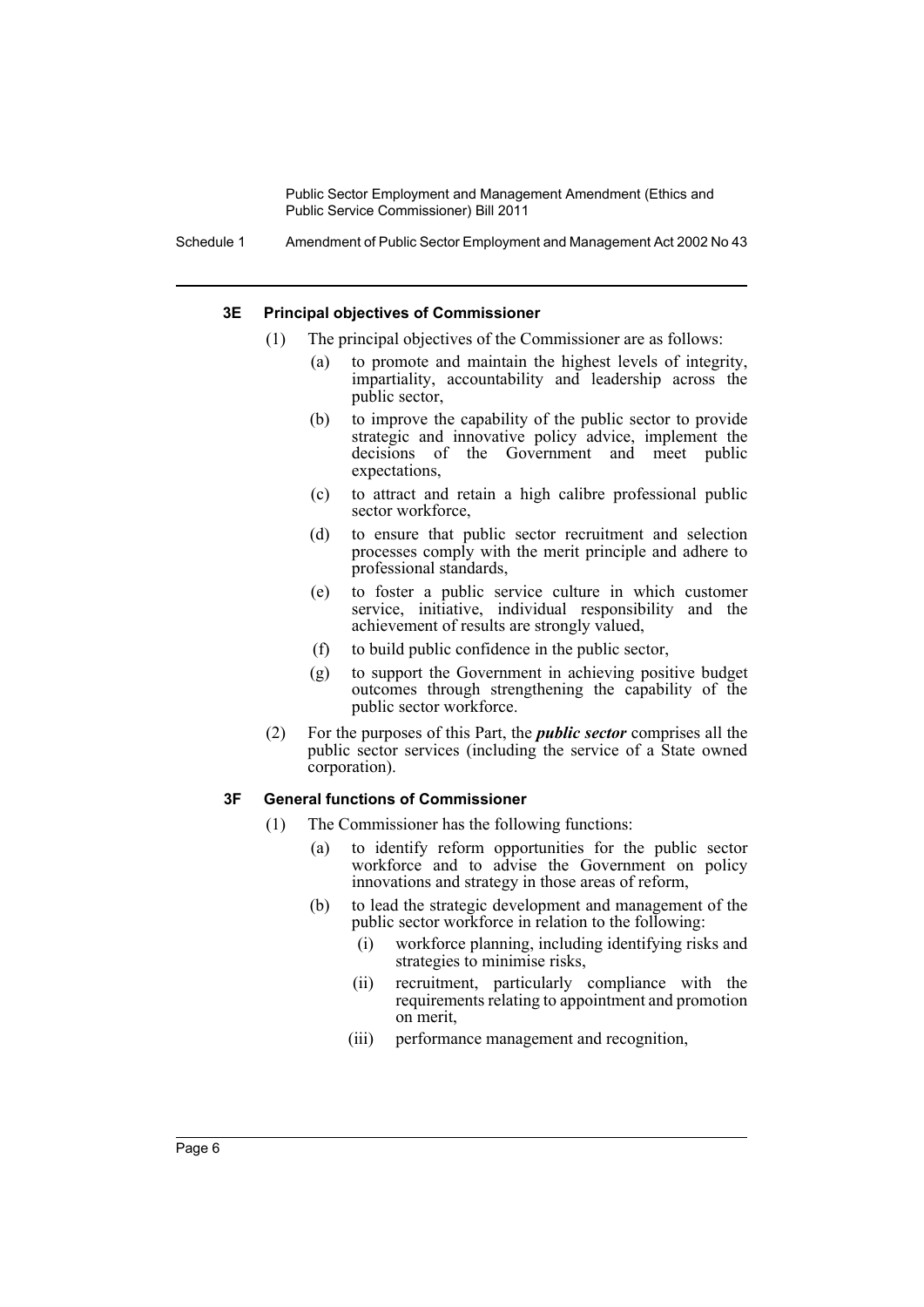Amendment of Public Sector Employment and Management Act 2002 No 43 Schedule 1

- (iv) equity and diversity, including strategies to ensure the public sector reflects the diversity of the wider community,
- (v) general conduct and compliance with ethical practices,
- (vi) learning and development,
- (vii) succession planning,
- (viii) redeployment, including excess employees,
- (ix) staff mobility,
- (x) executive staffing arrangements,
- (c) to advise the Government on leadership structure for the public sector,
- (d) to advise the Government on appropriate strategies, policies and practices in relation to the structure of the public sector workforce,
- (e) to advise the Government on appropriate strategies, policies and practices in relation to such other public sector matters as the Minister may direct from time to time, and to monitor, co-ordinate and assist the implementation of Government strategies, policies and practices in such other areas as the Minister may direct from time to time,
- (f) to develop and advise the Government on service delivery strategies and models for the public sector through collaboration with the private business sector, the not-for-profit sector and the wider community,
- (g) to set standards, subject to any legislative requirements, for the selection of persons for appointment as members of boards or committees of public authorities (including Government business enterprises).
- (2) The Commissioner has and may exercise such other functions as are conferred or imposed on the Commissioner by or under this or any other Act.

**Note.** The other functions of the Commissioner include promoting and maintaining the public sector core values (see section 3C) and functions relating to EEO under Part 9A of the *Anti-Discrimination Act 1977*. The Commissioner may also issue guidelines under sections 9 (3) (b), 28 (2), 33 (3A), 38 (1), 44, 86 (9), 86A (11), 88, 88A, 89, 98 (6) and 100 (4) (c).

(3) The Commissioner is to exercise his or her functions in accordance with the general policies and strategic directions determined by the Advisory Board.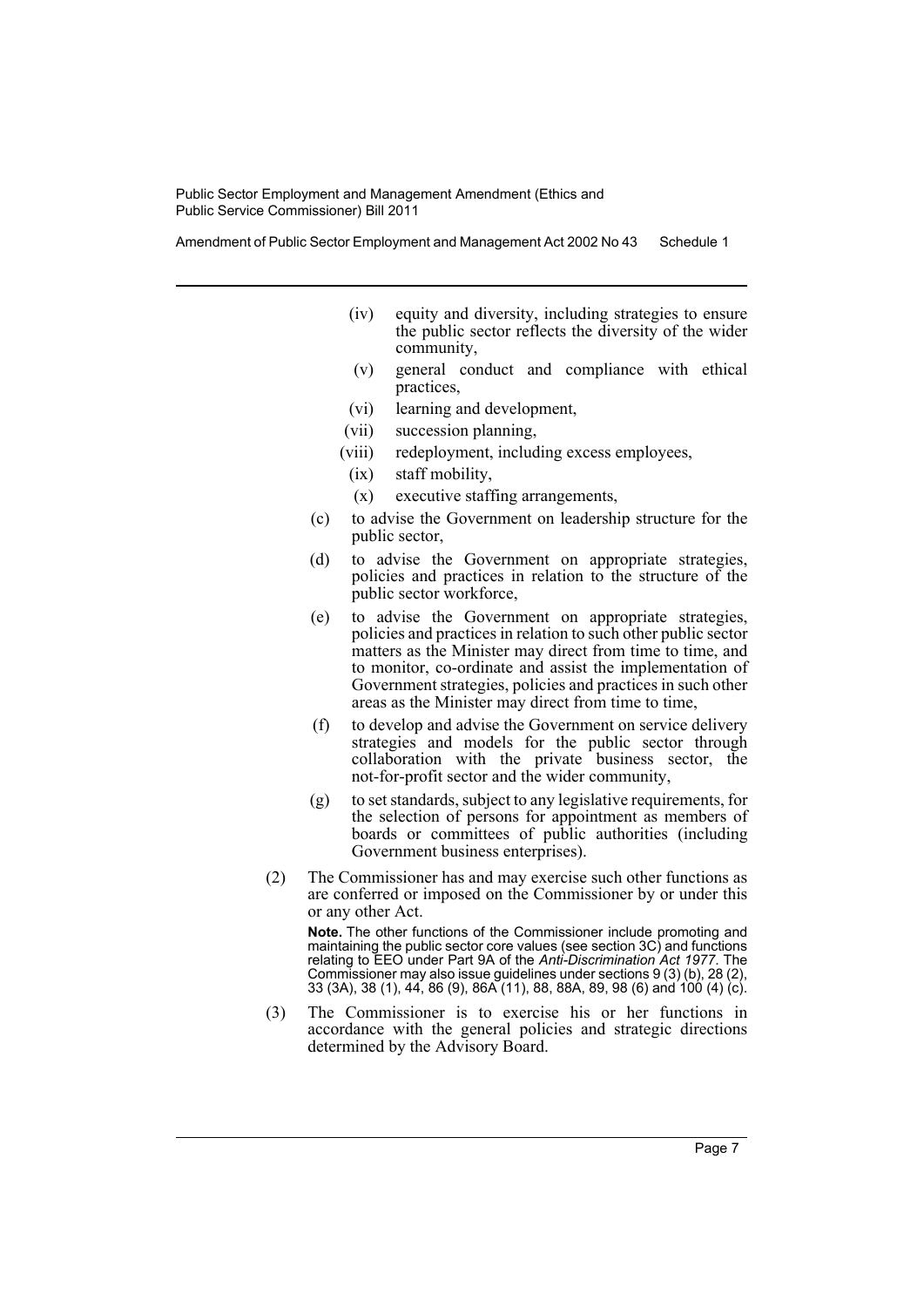Schedule 1 Amendment of Public Sector Employment and Management Act 2002 No 43

### **3G Commissioner to report to Premier**

- (1) The Commissioner is to report to the Premier in connection with the exercise of the Commissioner's functions but is not subject to the control and direction of the Premier in the exercise of those functions.
- (2) This section does not limit any other provisions of this Act relating to the exercise of the functions of the Premier or the Commissioner.

### **3H Annual reports of the Commissioner**

- (1) The Commissioner is, as soon as practicable after 30 June in each year, to prepare and forward to the Premier:
	- (a) a report on the Commissioner's work and activities for the 12 months ending on that 30 June, and
	- (b) a report on the state of the public sector in relation to the period of 12 months ending on that 30 June.
- (2) The report on the state of the public sector is to include the following:
	- (a) an assessment of the performance of the whole of the public sector, including notable achievements, challenges and priorities,
	- (b) an analysis of public sector workforce data.
- (3) The Premier is to table any report under this section, or cause it to be tabled, in both Houses of Parliament as soon as practicable after it is received by the Premier.

### **3I Provision of reports and information by agencies**

- (1) The Commissioner may require the head of a public sector agency to provide the Commissioner with a report on such matters relating to the staff of the agency, or to the personnel policies and practices of the agency, as the Commissioner requires.
- (2) In particular, the Commissioner may require inclusion in the report of information of a kind specified by the Commissioner as to:
	- (a) the personnel policies and practices concerning the recruitment, selection, appointment, transfer, promotion or discipline of the staff of the public sector agency and the means by which the job satisfaction and opportunities for personal development of the staff are promoted, and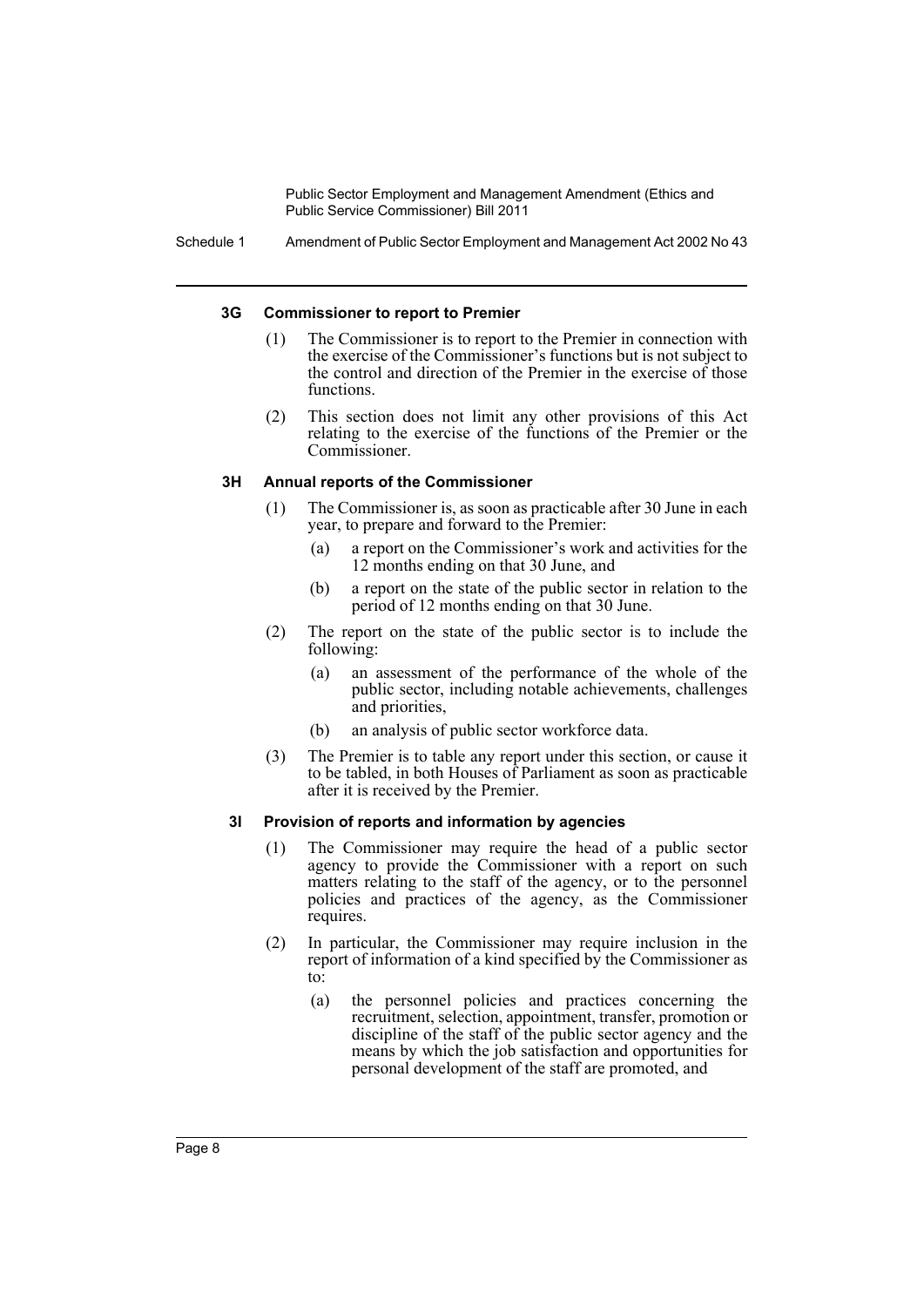Amendment of Public Sector Employment and Management Act 2002 No 43 Schedule 1

- (b) the application of any such policies and practices to different groups of members of the staff.
- (3) The Commissioner may also require the head of a public sector agency to provide the Commissioner with information collected or held by the agency in dealing with matters relating to public sector staff.
- (4) The head of the public sector agency concerned must comply with a requirement under this section within such time and in such manner as the Commissioner directs.
- (5) Any law relating to the protection of personal information (within the meaning of the *Privacy and Personal Information Protection Act 1998*) does not operate to prevent the furnishing of information, or affect a duty to furnish information, under this section.
- (6) In this section, *public sector agency* includes any person or body, constituted by or under an Act, that is prescribed by the regulations for the purposes of this section, and the *head* of any such prescribed agency means the person prescribed by the regulations in relation to that agency.

### **3J Directions by Commissioner to public sector agencies**

- (1) The Commissioner may, for the purposes of exercising his or her functions, give a direction in writing to the head of a public sector agency in relation to the staff of that agency.
- (2) Before giving a direction the Commissioner is to consult the head of the public sector agency to whom the direction is to be given and such other persons affected by the direction as the Commissioner considers appropriate.
- (3) The head of the public sector agency to whom a direction under this section is given must comply with the direction.
- (4) A direction under this section:
	- (a) must not be inconsistent with this Act or the principal objectives of the Commissioner referred to in section 3E, and
	- (b) must be made publicly available by the Commissioner as soon as practicable after it is given.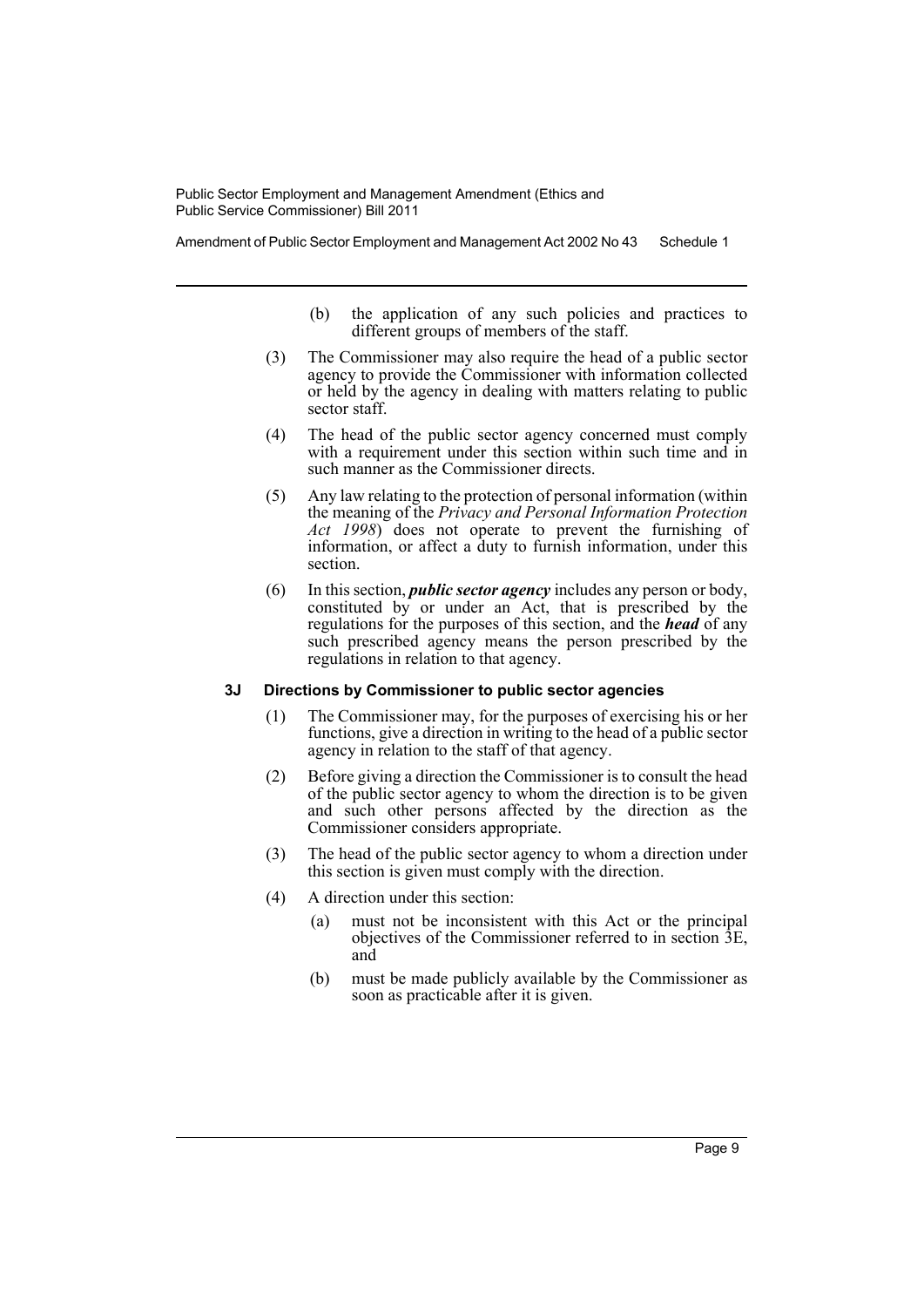Schedule 1 Amendment of Public Sector Employment and Management Act 2002 No 43

### **3K Inquiries by Commissioner into public sector agencies**

- (1) The Commissioner or a person authorised by the Commissioner may conduct an inquiry into any matter relating to the administration or management of a public sector agency.
- (2) This section does not affect the operation of section 159.

### **3L Powers of entry and inspection**

- (1) The Commissioner or a person authorised by the Commissioner may, for the purposes of enabling the Commissioner to exercise the Commissioner's functions or in connection with the conduct of an inquiry under section 3K:
	- (a) enter and inspect the premises of a public sector agency, and
	- (b) require the production of, and take copies of, any documents in the custody of a member of staff of the public sector agency, and
	- (c) for the purposes of further examination, take possession of, and remove, any of those documents, and
	- (d) require a member of staff of the public sector agency to answer questions, and
	- (e) require a member of staff of the public sector agency to provide such assistance and facilities as is or are necessary to enable the Commissioner or authorised person to exercise his or her functions.
- (2) A reference in this section to a member of staff of a public sector agency includes a reference to any person who is engaged by the agency (whether directly or indirectly) under a contract for services.

### **3M Delegation**

The Commissioner may delegate the exercise of any function of the Commissioner (other than this power of delegation) to:

- (a) the head of any public sector agency or a member of staff of any public sector agency, or
- (b) any person, or any class of persons, authorised for the purposes of this section by the regulations.

### **3N Staff of Commissioner**

The staff of the Commissioner are to be employed under Chapter 1A.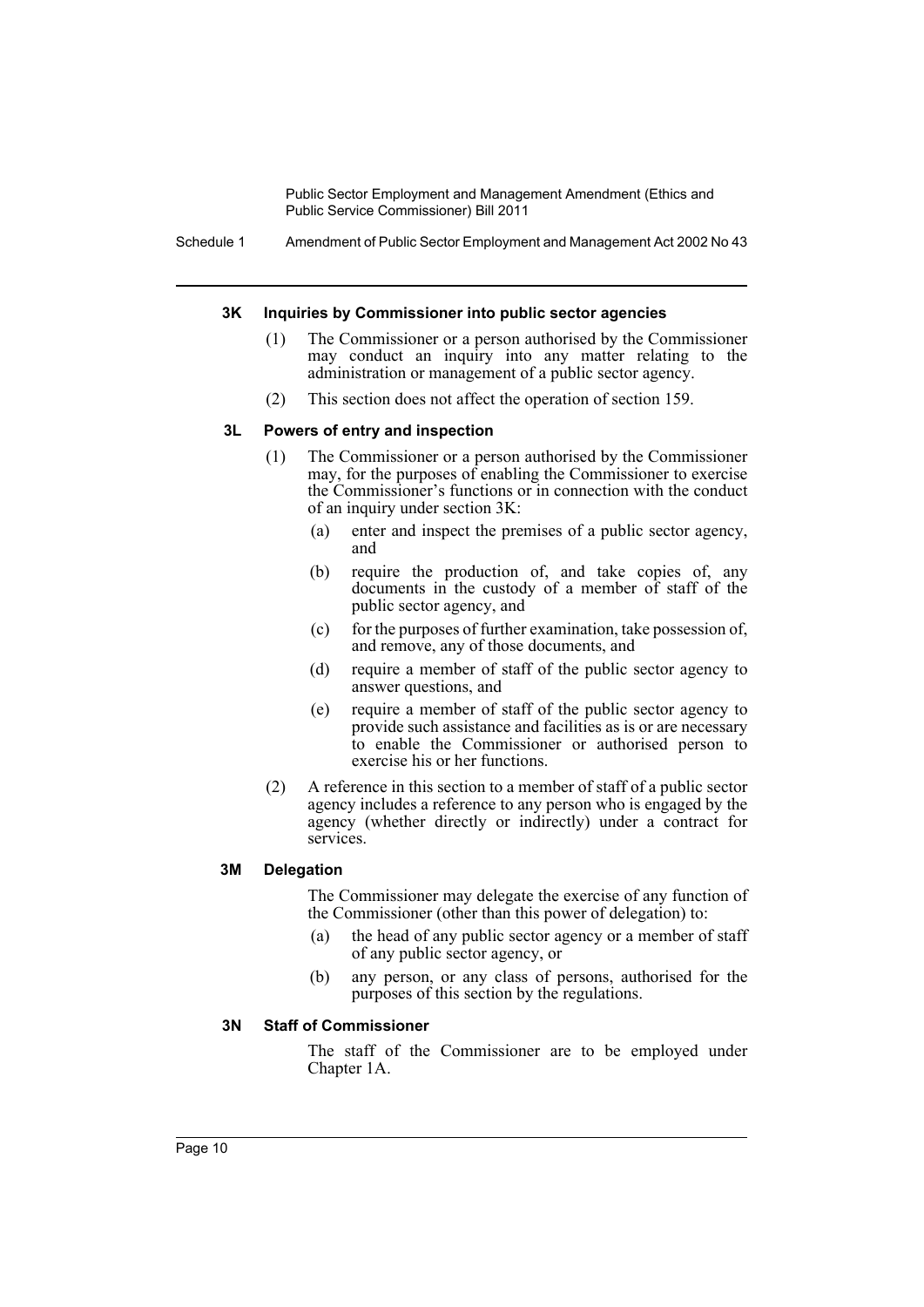Amendment of Public Sector Employment and Management Act 2002 No 43 Schedule 1

### **3O Approvals or directions given by Commissioner**

An approval or direction given by the Commissioner under this Act may be given so as to apply to a particular case, or to all cases within a class of cases or generally.

### **3P Confidentiality of personal information**

- (1) The Commissioner is, to the extent that it is reasonable and practicable to do so, remove any personal information from any report or other document prepared by the Commissioner under this Part that is, or is to be, publicly available.
- (2) In this section:

*personal information* means information about an individual whose identity is apparent, or can reasonably be ascertained, from the information.

## **Part 1.4 Public Service Commission Advisory Board**

### **3Q Advisory Board**

- (1) There is to be a Public Service Commission Advisory Board.
- (2) The Advisory Board is to consist of the following members:
	- (a) a person appointed by the Premier as the Chairperson of the Advisory Board,
	- (b) 4 other persons appointed by the Premier,
	- (c) the Commissioner or a senior member of staff of the Commissioner nominated by the Commissioner,
	- (d) the Director-General of the Department of Premier and Cabinet or a member of staff of that Department nominated by the Director-General.
- (3) The members appointed by the Premier are to be persons who together have expertise in human resources management, probity and accountability, strategic planning, budget and performance management and service delivery in the public, private, tertiary and not-for-profit sectors.
- (4) Schedule 2B contains ancillary provisions relating to the members and procedure of the Advisory Board.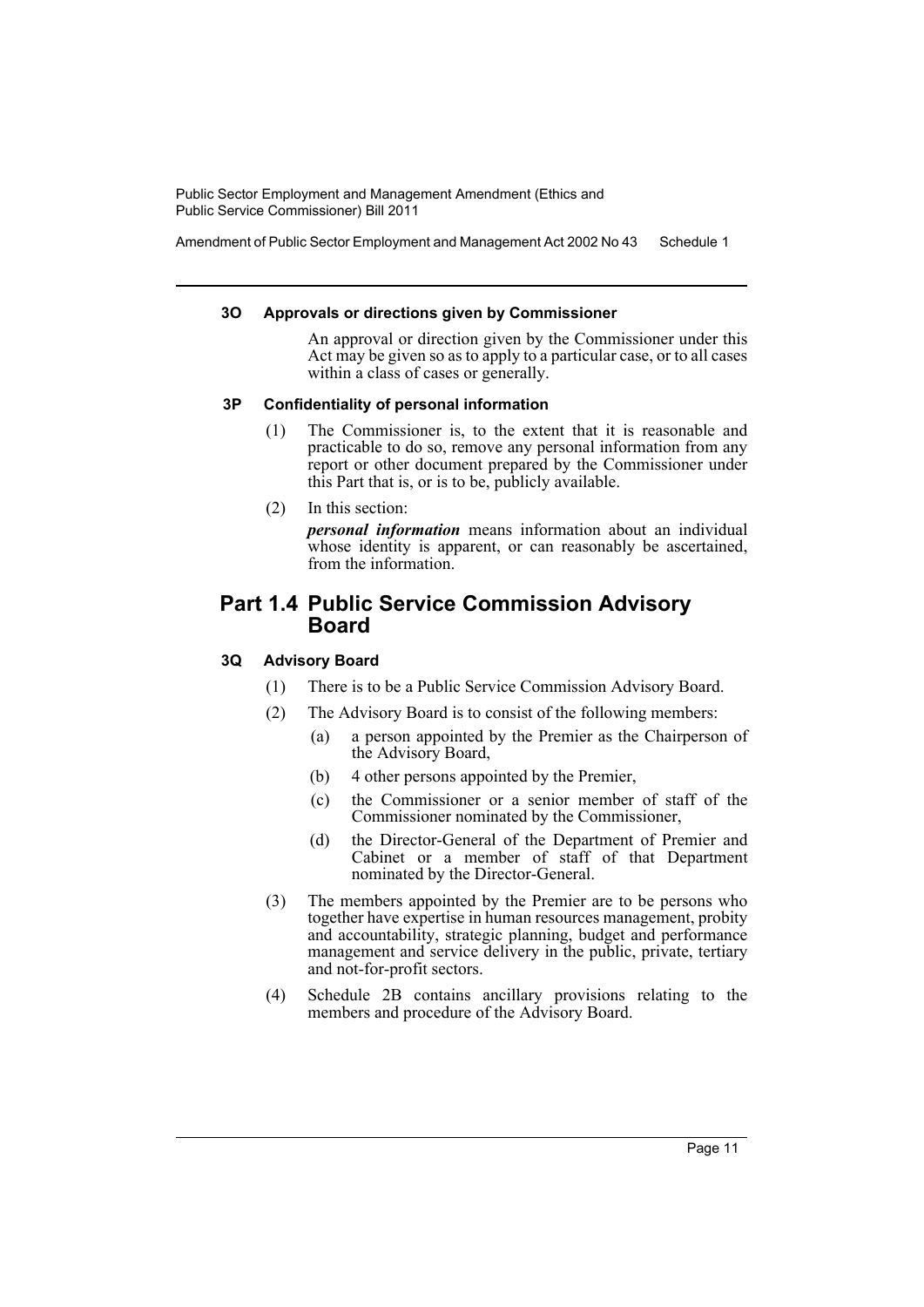Schedule 1 Amendment of Public Sector Employment and Management Act 2002 No 43

### **3R Functions of Advisory Board**

- (1) The Advisory Board has the following functions:
	- (a) to determine general policies and strategic directions in relation to the functions of the Commissioner,
	- (b) to provide the Premier, either at the request of the Premier or on its own initiative, with advice on any matter relating to the management and performance of the public sector.
- (2) The Advisory Board has such other functions as are conferred or imposed on it by or under this or any other Act.

### **[3] Schedule 1 Divisions of the Government Service**

Insert in Division 2 of Part 1 of Schedule 1 before the matter relating to the Office of the Director of Public Prosecutions in Columns 1 and 2, respectively:

Public Service Commission \* Public Service Commissioner

### **[4] Schedules 2A and 2B**

Insert after Schedule 2:

## **Schedule 2A Provisions relating to Public Service Commissioner**

(Section 3D)

### **1 Basis of office of Commissioner**

- (1) The office of Commissioner is a full-time office and the holder of the office is required to hold it on that basis, except to the extent permitted by the Governor.
- (2) Chapter 1A does not apply to or in respect of the appointment of the Commissioner.

### **2 Terms of office**

- (1) Subject to this Schedule, the Commissioner holds office for such term not exceeding 7 years as may be specified in the instrument of appointment, but is eligible (if otherwise qualified) for re-appointment.
- (2) A person may not hold the office of Commissioner for terms totalling more than 7 years.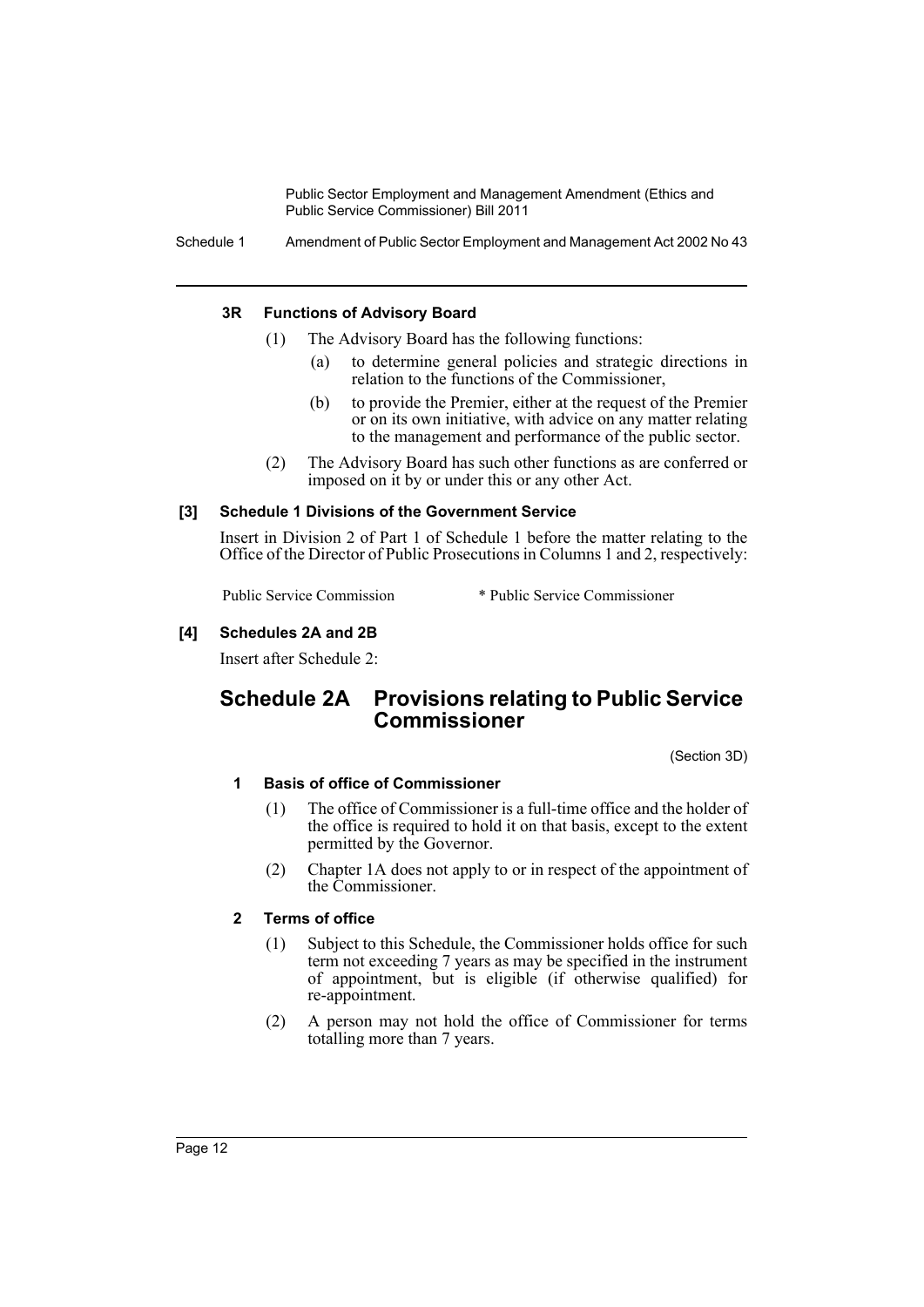Amendment of Public Sector Employment and Management Act 2002 No 43 Schedule 1

### **3 Remuneration**

The Commissioner is entitled to be paid:

- (a) remuneration in accordance with the *Statutory and Other Offices Remuneration Act 1975*, and
- (b) such travelling and subsistence allowances as the Premier may from time to time determine.

### **4 Vacancy in office**

The office of Commissioner becomes vacant if the holder:

- (a) dies, or
- (b) completes a term of office and is not re-appointed, or
- (c) resigns the office by instrument in writing addressed to the Governor, or
- (d) becomes bankrupt, applies to take the benefit of any law for the relief of bankrupt or insolvent debtors, compounds with his or her creditors or makes an assignment of his or her remuneration for their benefit, or
- (e) becomes a mentally incapacitated person, or
- (f) is convicted in New South Wales of an offence that is punishable by imprisonment for 12 months or more or is convicted elsewhere than in New South Wales of an offence that, if committed in New South Wales, would be an offence so punishable, or
- (g) is removed from office by the Governor under section 3D.

### **5 Filling of vacancy**

If the office of Commissioner becomes vacant, a person is, subject to this Act, to be appointed to fill the vacancy.

### **6 Appointment of acting Commissioner**

- (1) The Premier may, from time to time, appoint a person to act in the office of the Commissioner during the illness or absence of the Commissioner or during a vacancy in the office of the Commissioner. The person, while so acting, has all the functions of the Commissioner and is taken to be the Commissioner (including as a member of the Advisory Board).
- (2) The Premier may, at any time, remove a person from office as acting Commissioner.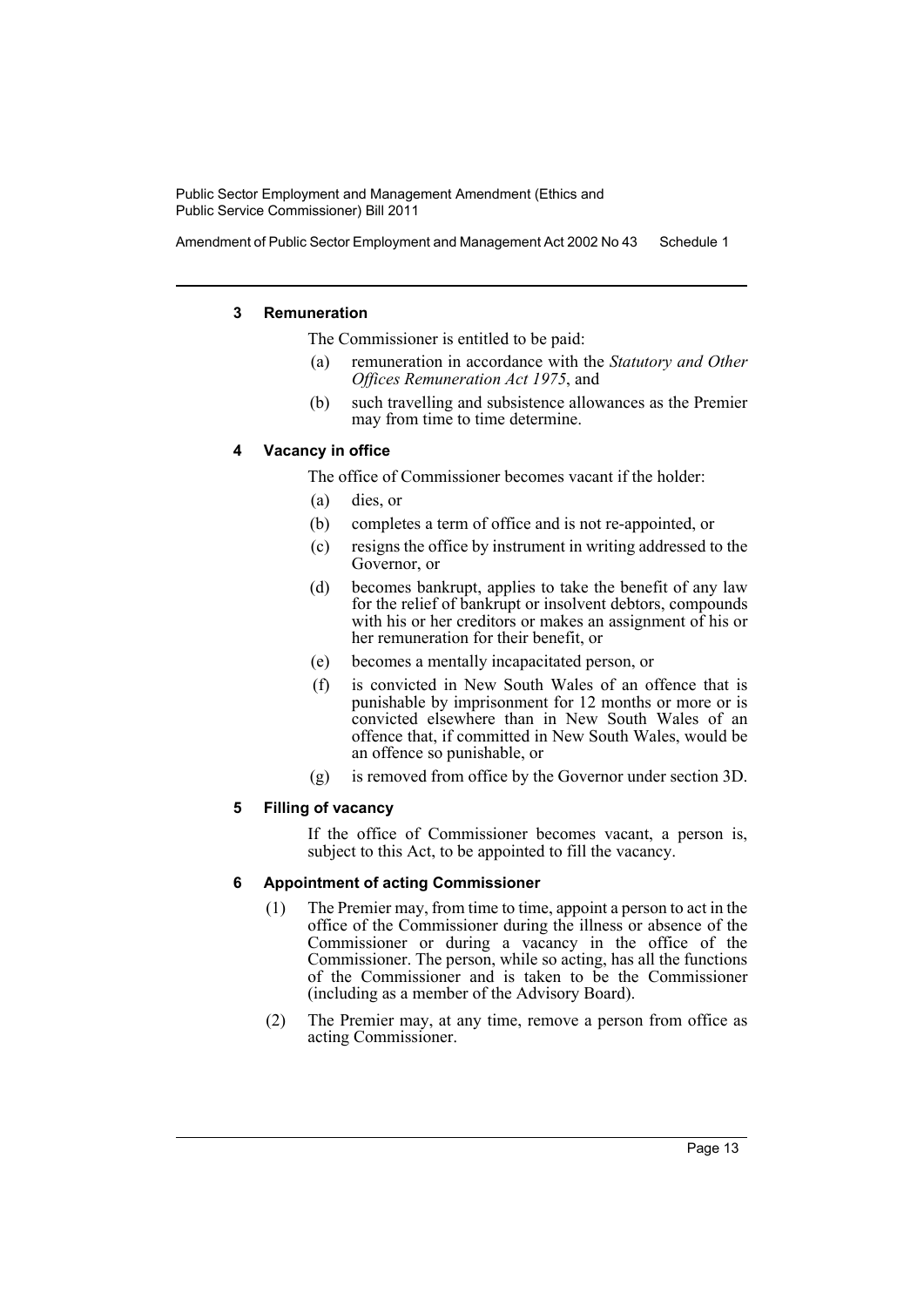Schedule 1 Amendment of Public Sector Employment and Management Act 2002 No 43

(3) An acting Commissioner is entitled to be paid such remuneration (including travelling and subsistence allowances) as the Premier may from time to time determine.

## **Schedule 2B Members and procedure of Public Service Commission Advisory Board**

(Section 3Q)

## **Part 1 Preliminary**

### **1 Definitions**

In this Schedule:

*appointed member* means the Chairperson of the Advisory Board or other member of the Advisory Board who is appointed by the Premier.

*member* means an appointed or ex-officio member of the Advisory Board.

## **Part 2 Members**

### **2 Terms of office of appointed members**

- (1) Subject to this Schedule and the regulations, an appointed member holds office for the period (not exceeding 3 years) specified in the member's instrument of appointment, but is eligible (if otherwise qualified) for re-appointment.
- (2) A person may not be an appointed member for consecutive terms totalling more than 6 years unless the Premier determines otherwise.

### **3 Remuneration of appointed members**

An appointed member is entitled to be paid such remuneration (including travelling and subsistence allowances) as the Premier may from time to time determine in respect of the member.

### **4 Vacancy in office of appointed member**

- (1) The office of an appointed member becomes vacant if the member:
	- (a) dies, or
	- (b) completes a term of office and is not re-appointed, or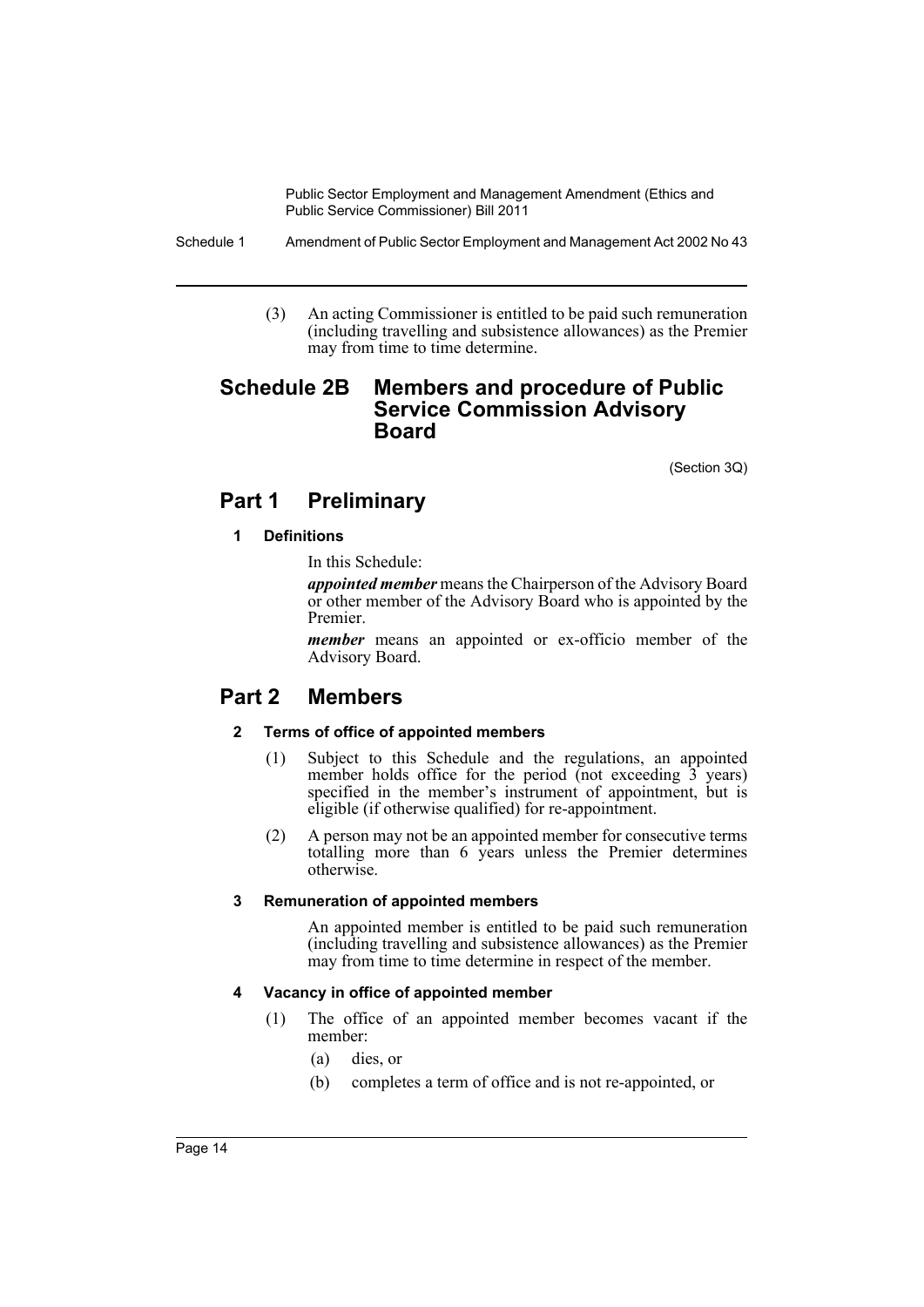Amendment of Public Sector Employment and Management Act 2002 No 43 Schedule 1

- (c) resigns the office by instrument in writing addressed to the Premier, or
- (d) is removed from office by the Premier under this clause, or
- (e) is absent from 3 consecutive meetings of the Advisory Board of which reasonable notice has been given to the member personally or by post, except on leave granted by the Premier or unless the member is excused by the Premier for having been absent from those meetings, or
- (f) becomes bankrupt, applies to take the benefit of any law for the relief of bankrupt or insolvent debtors, compounds with his or her creditors or makes an assignment of his or her remuneration for their benefit, or
- (g) becomes a mentally incapacitated person, or
- (h) is convicted in New South Wales of an offence that is punishable by imprisonment for 12 months or more or is convicted elsewhere than in New South Wales of an offence that, if committed in New South Wales, would be an offence so punishable.
- (2) The Premier may remove an appointed member from office at any time.

### **5 Filling of vacancy in office of appointed member**

If the office of any appointed member becomes vacant, a person is, subject to this Act and the regulations, to be appointed to fill the vacancy.

### **6 Appointed members not prevented from holding other offices**

If by or under any Act provision is made:

- (a) requiring a person who is the holder of a specified office to devote the whole of his or her time to the duties of that office, or
- (b) prohibiting the person from engaging in employment outside the duties of that office,

the provision does not operate to disqualify the person from holding that office and also the office of an appointed member or from accepting and retaining any remuneration payable to the person under this Act as an appointed member.

### **7 Relationship with other provisions of this Act**

Chapter 1A does not apply to or in respect of the appointment of an appointed member.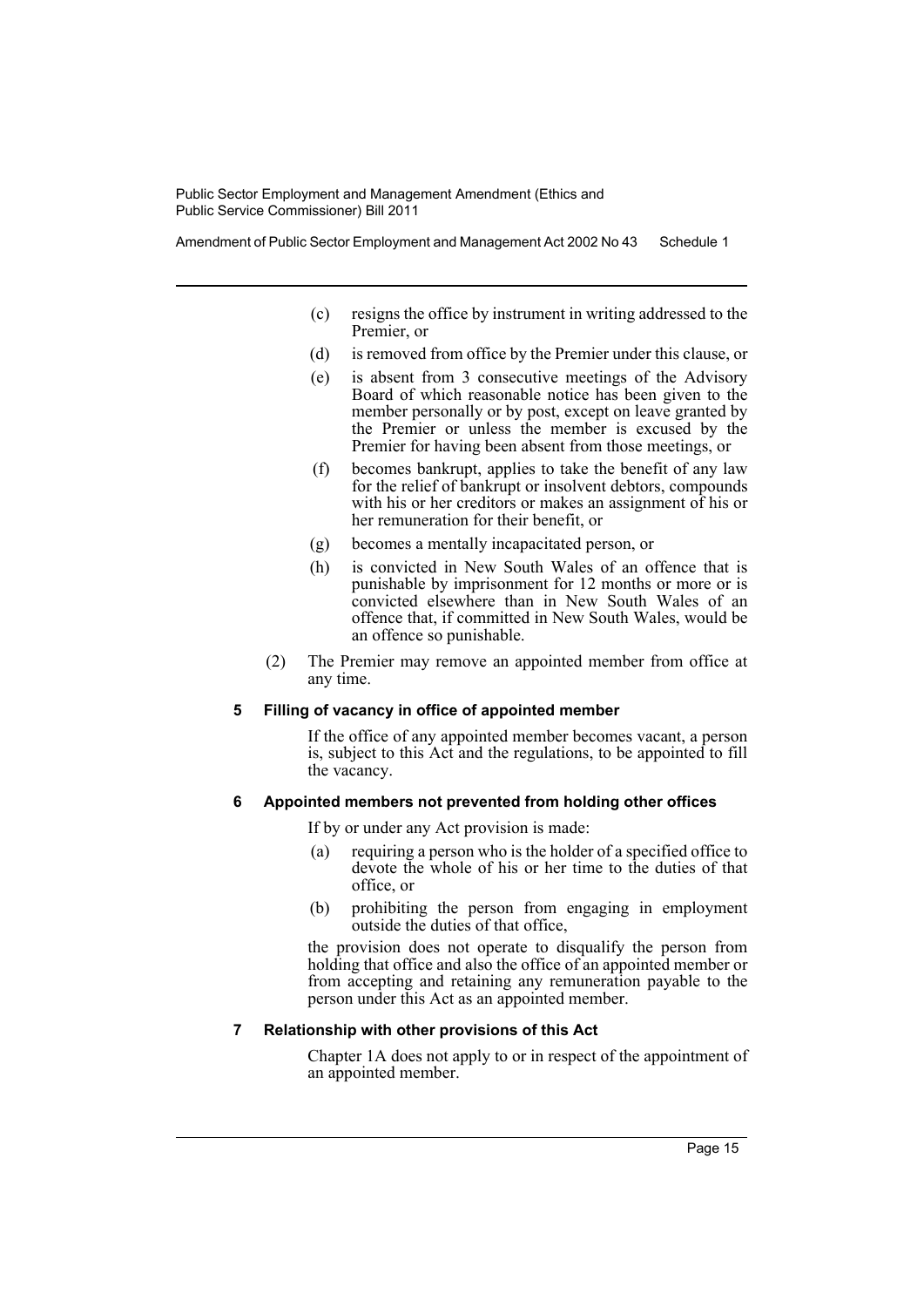Schedule 1 Amendment of Public Sector Employment and Management Act 2002 No 43

### **8 Disclosure of pecuniary or other interests**

- $(1)$  If:
	- (a) a member has a direct or indirect pecuniary or other interest in a matter being considered or about to be considered at a meeting of the Advisory Board, and
	- (b) the interest appears to raise a conflict with the proper performance of the member's duties in relation to the consideration of the matter,

the member must, as soon as possible after the relevant facts have come to the member's knowledge, disclose the nature of the interest at a meeting of the Advisory Board.

- (2) A disclosure by a member at a meeting of the Advisory Board that the member:
	- (a) is a member, or is in the employment, of a specified company or other body, or
	- (b) is a partner, or is in the employment, of a specified person, or
	- (c) has some other specified interest relating to a specified company or other body or to a specified person,

is a sufficient disclosure of the nature of the interest in any matter relating to that company or other body or to that person which may arise after the date of the disclosure and which is required to be disclosed under subclause (1).

- (3) Particulars of any disclosure made under this clause must be recorded by the Advisory Board in a book kept for the purpose and that book must be open at all reasonable hours to inspection by any person.
- (4) After a member has disclosed the nature of an interest in any matter, the member must not, unless the Premier or the Advisory Board otherwise determines:
	- (a) be present during any deliberation of the Advisory Board with respect to the matter, or
	- (b) take part in any decision of the Advisory Board with respect to the matter.
- (5) For the purposes of the making of a determination by the Advisory Board under subclause  $(4)$ , a member who has a direct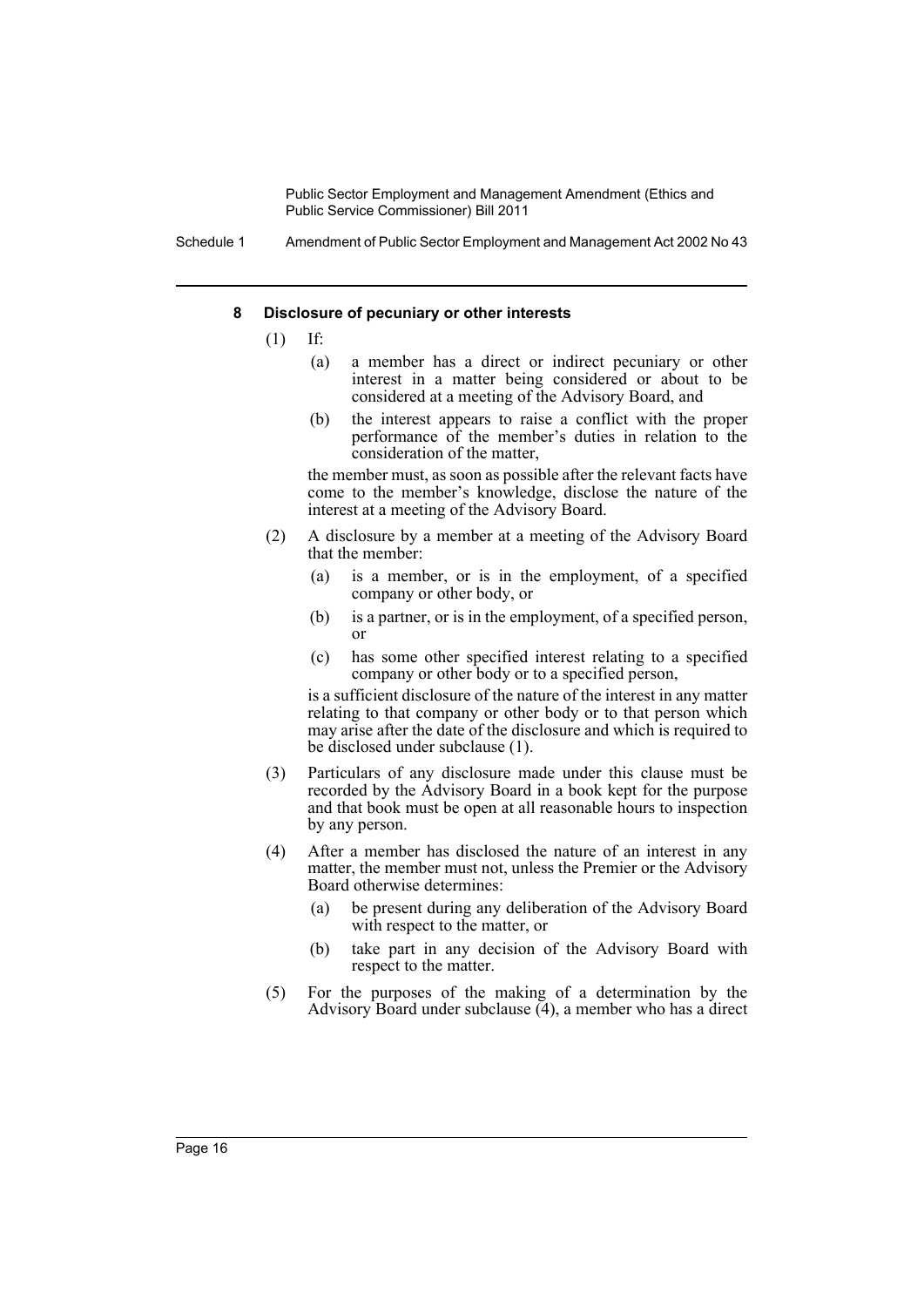Amendment of Public Sector Employment and Management Act 2002 No 43 Schedule 1

or indirect pecuniary or other interest in a matter to which the disclosure relates must not:

- (a) be present during any deliberation of the Advisory Board for the purpose of making the determination, or
- (b) take part in the making by the Advisory Board of the determination.
- (6) A contravention of this clause does not invalidate any decision of the Advisory Board.

## **Part 3 Procedure**

### **9 General procedure**

The procedure for the calling of meetings of the Advisory Board and for the conduct of business at those meetings is, subject to this Act and the regulations, to be as determined by the Advisory Board.

### **10 Quorum**

The quorum for a meeting of the Advisory Board is a majority of the members for the time being.

### **11 Presiding member**

- (1) The Chairperson of the Advisory Board (or, in the absence of the Chairperson, a person elected by the members of the Advisory Board who are present at a meeting of the Advisory Board) is to preside at a meeting of the Advisory Board.
- (2) The presiding member has a deliberative vote and, in the event of an equality of votes, has a second or casting vote.

### **12 Voting**

A decision supported by a majority of the votes cast at a meeting of the Advisory Board at which a quorum is present is the decision of the Advisory Board.

### **13 Transaction of business outside meetings or by telephone**

(1) The Advisory Board may, if it thinks fit, transact any of its business by the circulation of papers among all the members of the Advisory Board for the time being, and a resolution in writing approved in writing by a majority of those members is taken to be a decision of the Advisory Board.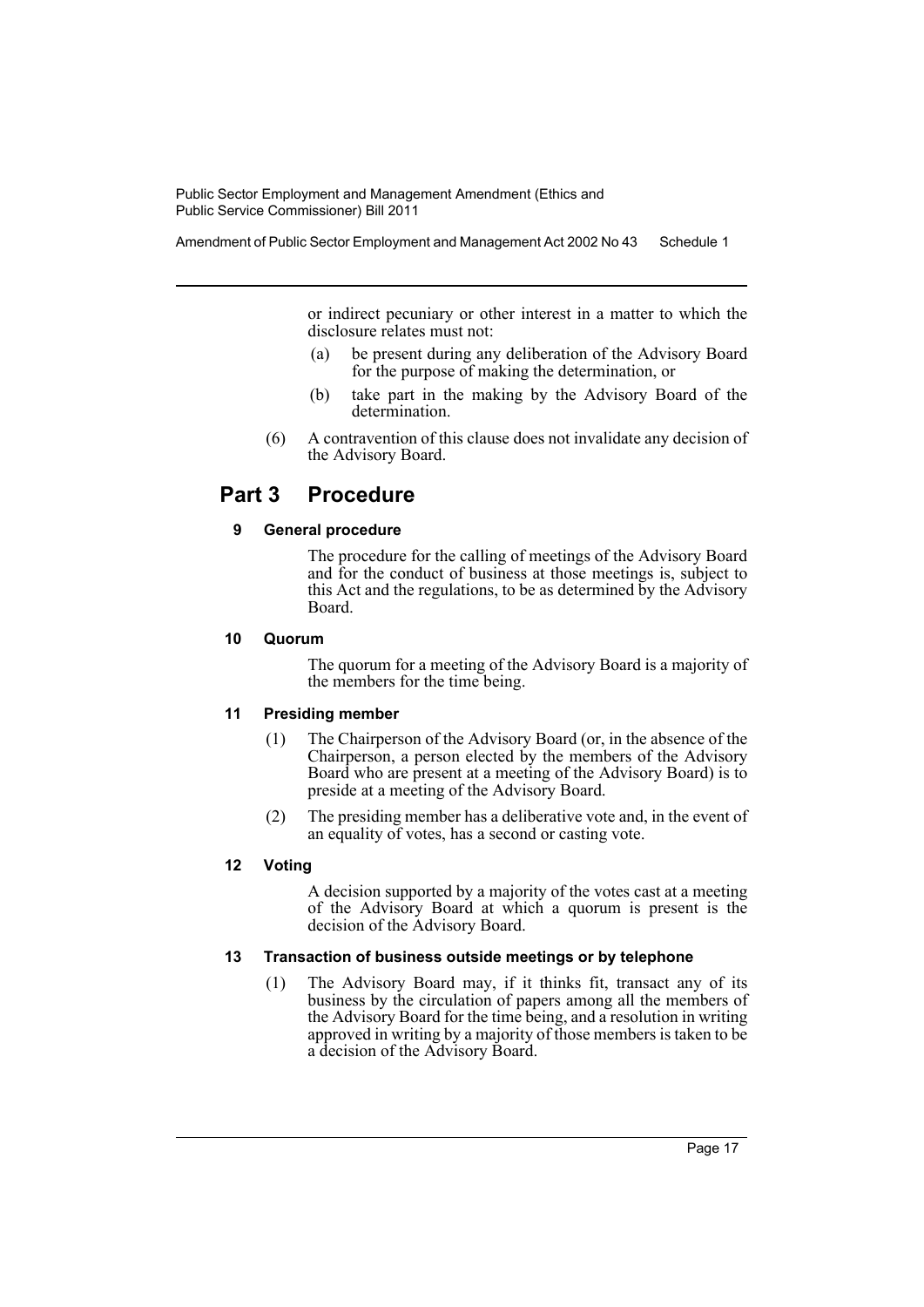Schedule 1 Amendment of Public Sector Employment and Management Act 2002 No 43

- (2) The Advisory Board may, if it thinks fit, transact any of its business at a meeting at which members (or some members) participate by telephone, closed-circuit television or other means, but only if any member who speaks on a matter before the meeting can be heard by the other members.
- (3) For the purposes of:
	- (a) the approval of a resolution under subclause (1), or
	- (b) a meeting held in accordance with subclause (2),

the Chairperson and each member have the same voting rights as they have at an ordinary meeting of the Advisory Board.

- (4) A resolution approved under subclause (1) is, subject to the regulations, to be recorded in the minutes of the meetings of the Advisory Board.
- (5) Papers may be circulated among the members for the purposes of subclause (1) by facsimile or other transmission of the information in the papers concerned.

### **14 Frequency of meetings**

The Advisory Board is to meet at least on a quarterly basis each year (but no more than 6 times each year).

### **15 First meeting**

The Premier may call the first meeting of the Advisory Board in such manner as the Premier thinks fit.

### **1.3 Miscellaneous and consequential amendments**

### **[1] Part 1.1, heading**

Insert before section 1:

## **Part 1.1 Introductory**

### **[2] Section 3 Definitions**

Omit the definition of *Director of Public Employment*.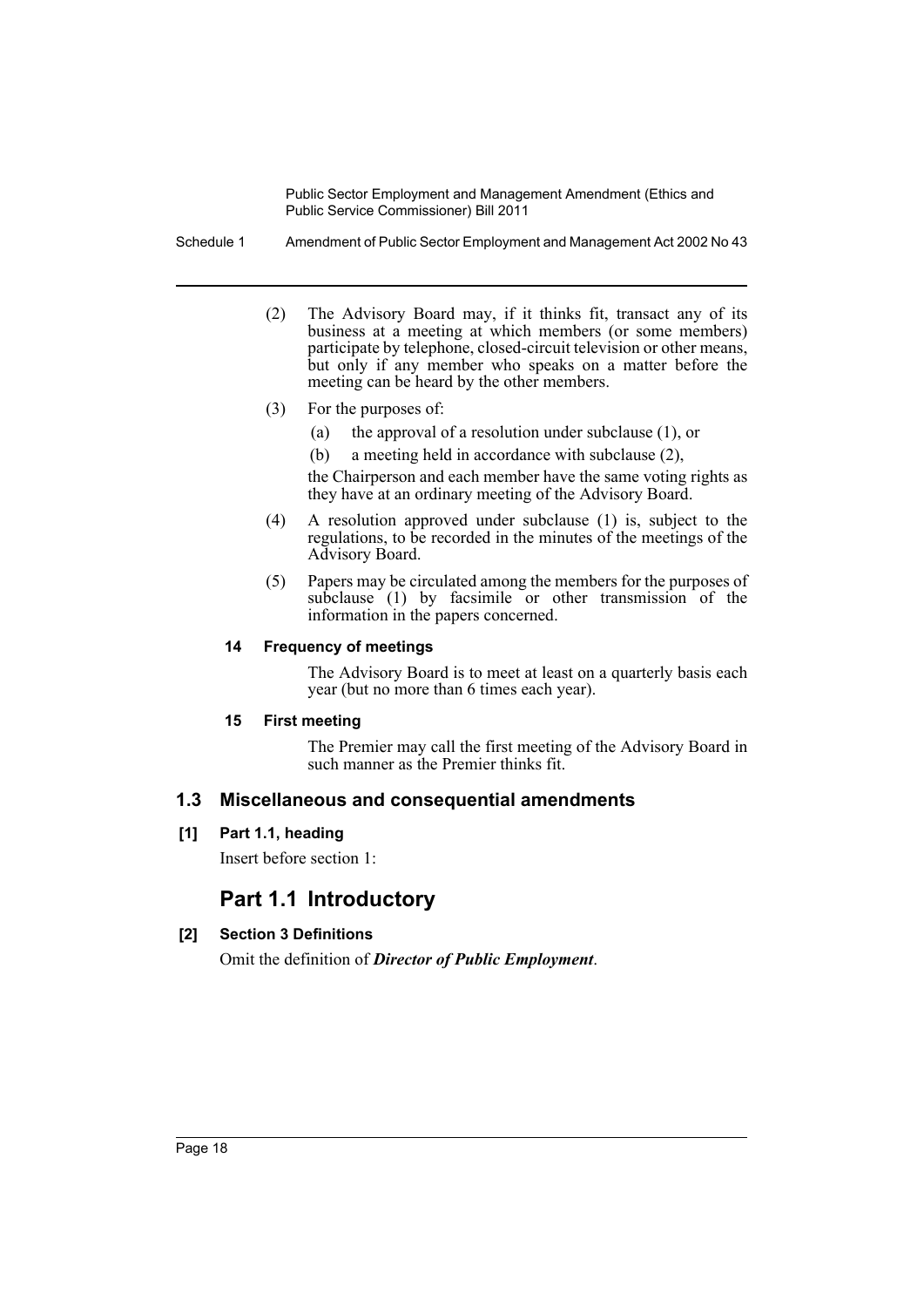Amendment of Public Sector Employment and Management Act 2002 No 43 Schedule 1

### **[3] Section 3 (1), definition of "public sector agency"**

Insert in alphabetical order:

*public sector agency* means the whole or a part of a public sector service or an employer constituting, or within, a public sector service and *head* of a public sector agency means:

- (a) (subject to paragraph (b)) the person who is the chief executive officer, or who exercises the functions of chief executive officer, of the agency, or
- (b) the person prescribed by the regulations.

**Note.** A *public sector agency* would include a Division of the Government Service.

### **[4] Section 3 (1), definition of "public sector service"**

Insert "(including the service of any NSW Government agency)" after "any other service of the Crown" in paragraph (f) of the definition.

### **[5] Section 4 Act does not apply to judicial or parliamentary officers**

Renumber the section as section 158A and transfer it to Chapter 8.

### **[6] Section 4B Employment of staff in the Government Service**

Omit the note to section 4B (2). Insert instead:

**Note.** For example, Chapter 2 regulates the employment of staff in Divisions comprising the Public Service.

### **[7] Section 4D Division Heads**

Insert at the end of section 4D (2):

**Note.** Section 129 provides that the Director-General of the Department of Premier and Cabinet is taken to be the employer of the staff of the Public Service in any industrial proceedings.

### **[8] Section 4H**

Omit the section.

### **[9] Section 9 Staff positions in a Department for officers**

Omit "by some other Act" from section 9 (1) (a).

Insert instead "otherwise than under section 10".

### **[10] Sections 9 (3) (b), 14 (2), 18 (2), 23 (3), 28 (2), 29 (3), 31 (2), 38 (1), 44, 54 (3), 56 (2), 57 (2), 63 (4), 87 (1) (a), 89 (1), 90 (2), 91 (3) and (4) (b) and 98 (6)**

Omit "Director of Public Employment" wherever occurring.

Insert instead "Commissioner".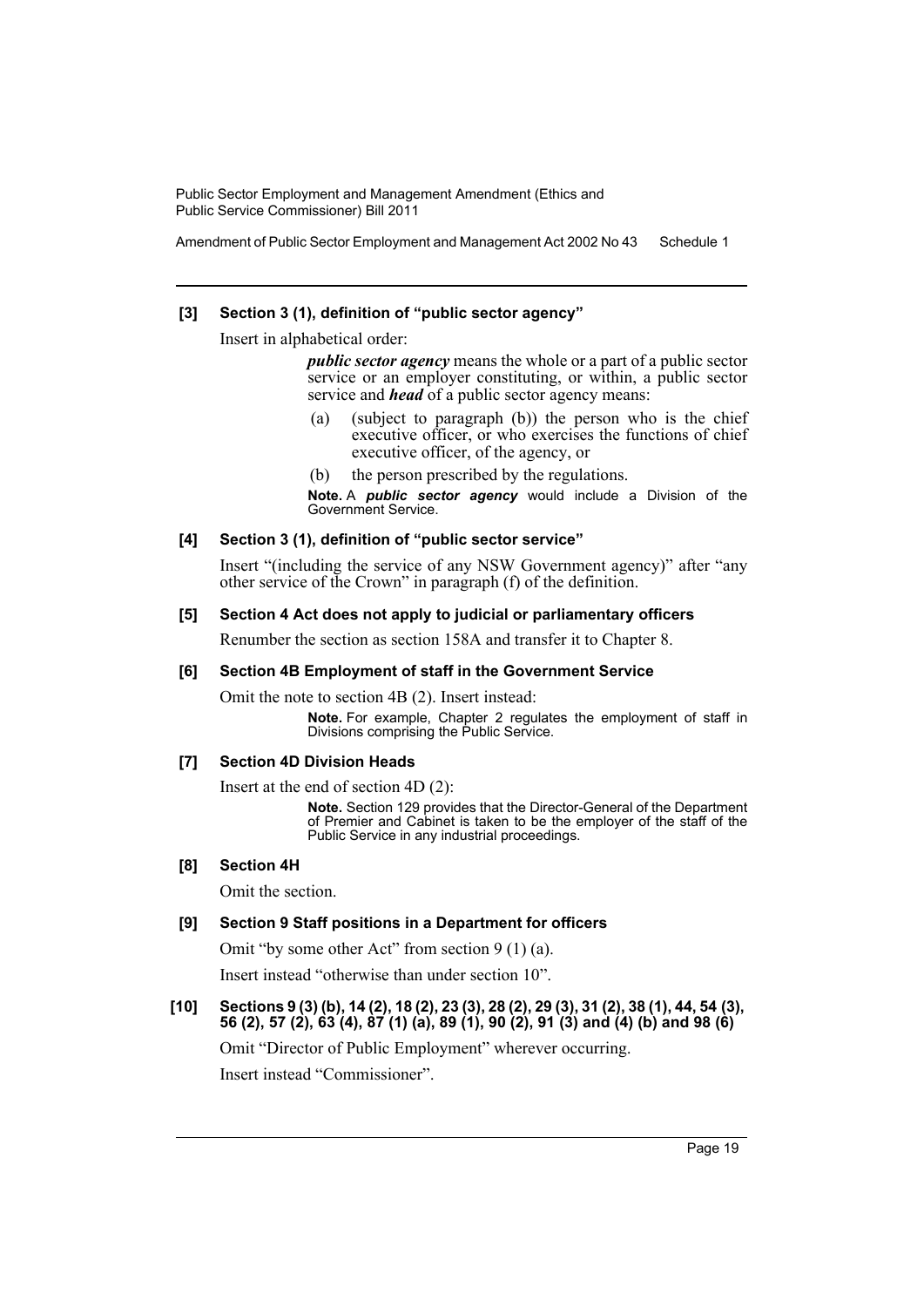Schedule 1 Amendment of Public Sector Employment and Management Act 2002 No 43

### **[11] Section 10 Creation of Department Head positions**

Omit section 10 (1). Insert instead:

(1) Each position specified in Column 2 of Part 1 of Schedule 1 is taken to be created by virtue of this section unless it is created by another provision of this Act or by any other Act.

### **[12] Section 10 (2)**

Omit "created by virtue of this Act".

Insert instead "created by virtue of this section".

### **[13] Sections 29 (3) and 54 (3)**

Omit "the Director" wherever occurring. Insert instead "the Commissioner".

### **[14] Section 33 Employment of special temporary employees**

Insert after section 33 (3):

(3A) Without limiting subsection (3), the employment of special temporary employees is to be in accordance with such guidelines as are issued by the Commissioner from time to time.

### **[15] Section 65 Composition of Senior Executive Service**

Omit "the website of the Department of Premier and Cabinet" from section 65 (2).

Insert instead "a Government website".

### **[16] Sections 68 (2), 86 (9), 86A (11), 88 (1) (b) and 100 (4) (c) and clause 2 (1) of Schedule 3A**

Omit "Director-General of the Department of Premier and Cabinet" wherever occurring.

Insert instead "Commissioner".

### **[17] Section 77 Removal of executive officers from office**

Omit "Director of Public Employment" from section 77 (9). Insert instead "Director-General of the Department of Premier and Cabinet".

### **[18] Section 85 Definitions**

Omit the section.

## **[19] Section 86 Temporary staff transfers (secondments between agencies)** Omit the definition of *public sector agency* from section 86 (10).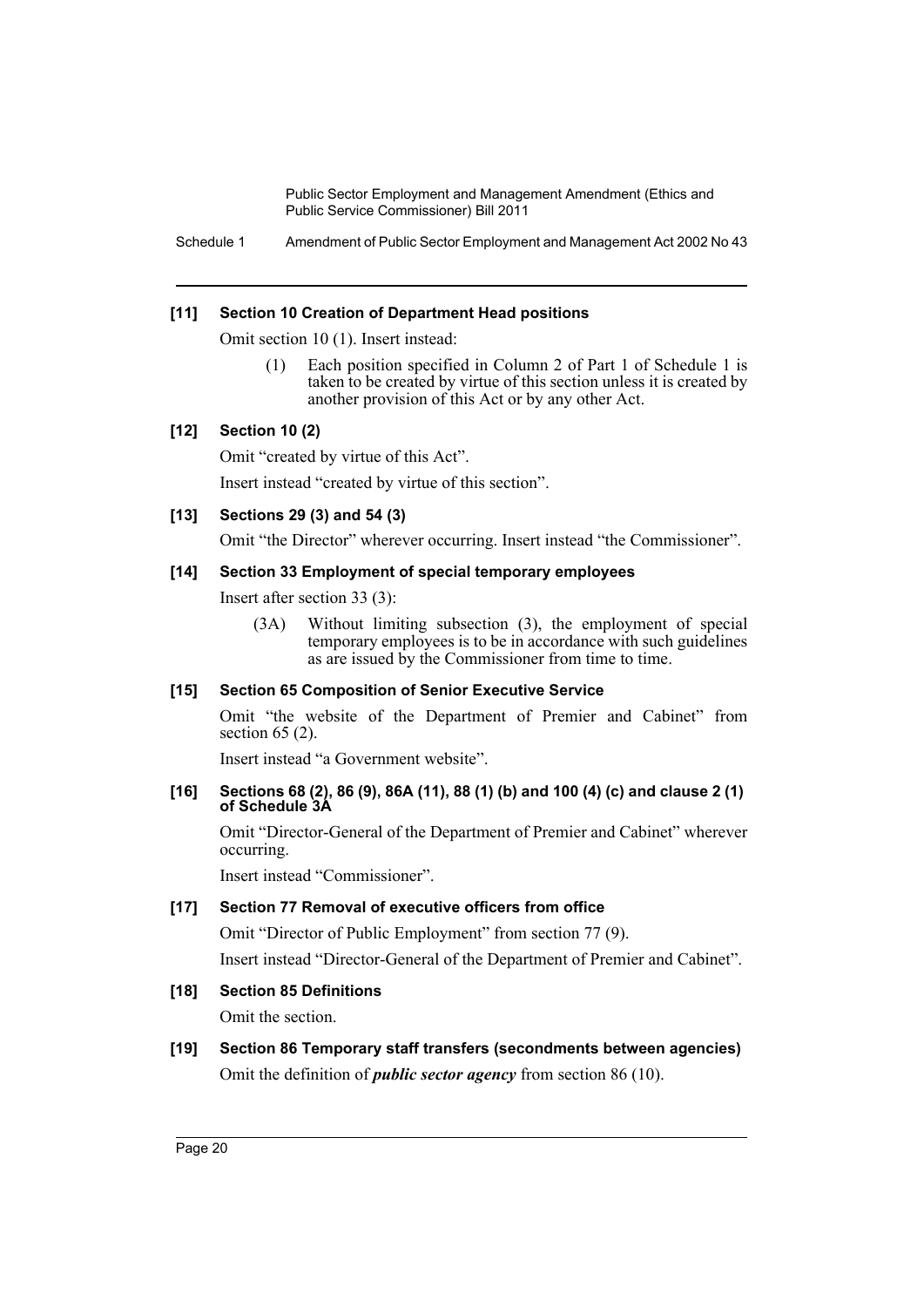Amendment of Public Sector Employment and Management Act 2002 No 43 Schedule 1

# **[20] Section 86A Temporary staff transfers (internal secondments)**

Omit section 86A (12).

### **[21] Section 87 Employer-sponsored permanent transfers**

Insert after section 87 (3):

- (4) In this section, *public sector agency* includes a State owned corporation.
- **[22] Section 88 Temporary assignment of public sector staff to other public sector agencies**

Insert "or a State owned corporation" after "local authority" in section 88 (5).

### **[23] Section 88A**

Insert after section 88:

### **88A Other temporary assignments**

- (1) The head of a public sector agency and the person responsible for the employment of persons in or by a relevant body may enter into an arrangement under which a person:
	- (a) who is employed in or by the public sector agency is temporarily assigned to carry out work in or for the relevant body, or
	- (b) who is employed in or by the relevant body is temporarily assigned to carry out work in or for the public sector agency,

in accordance with the arrangement and with such guidelines as are issued from time to time by the Commissioner.

- (2) Without limiting subsection (1):
	- (a) any such assignment may be made for the purposes of utilising the person's services in connection with a special project or event, and
	- (b) the arrangement under which a person is assigned may provide for the person to carry out work in or for the public sector agency or relevant body concerned on a full-time or part-time basis.
- (3) A person who is employed in or by a relevant body may not be temporarily assigned under this section to carry out work in or for a public sector agency unless the head of the public sector agency is satisfied that the temporary assignment is justified because of the special skills of the person or the special circumstances of the case.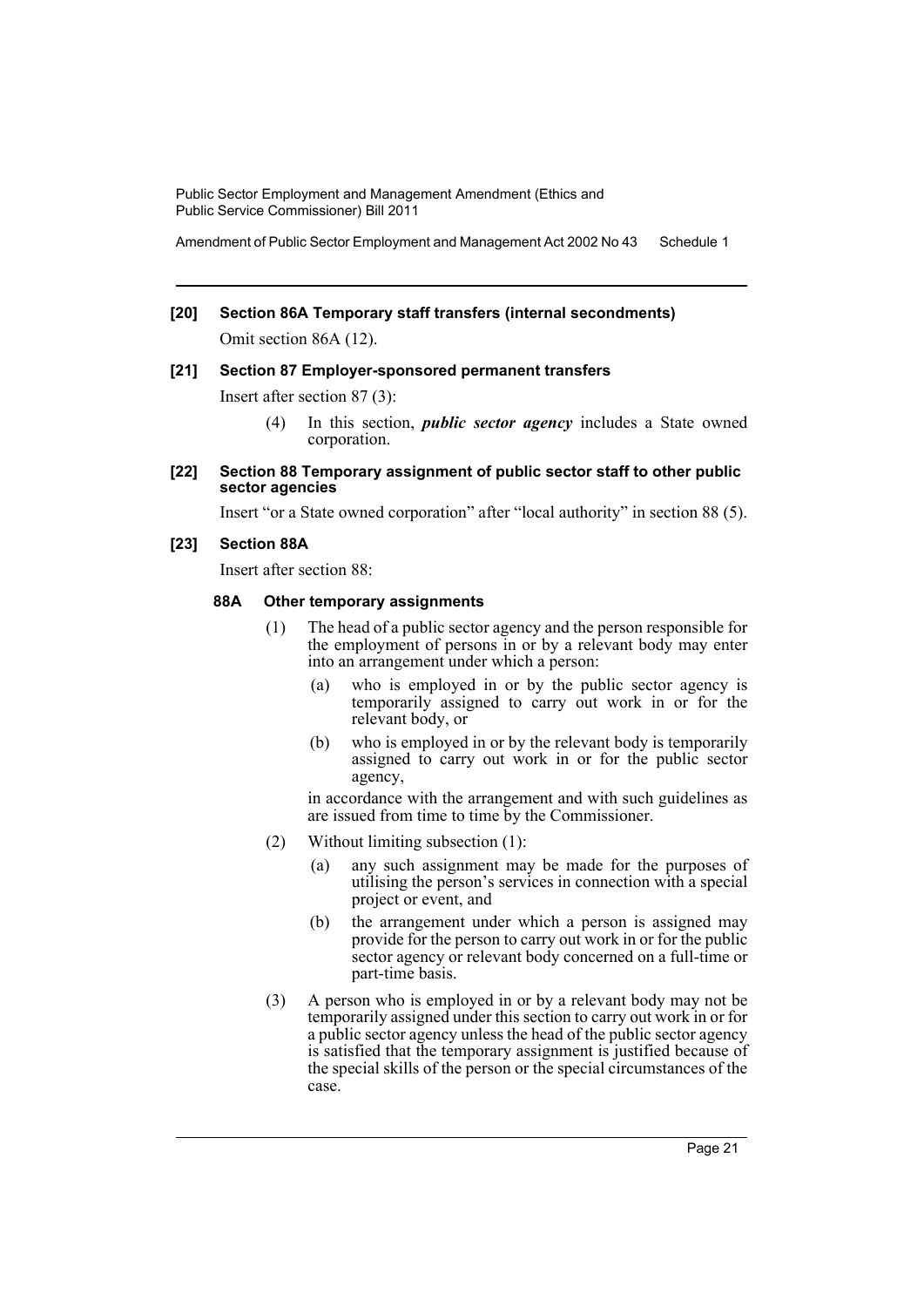Schedule 1 Amendment of Public Sector Employment and Management Act 2002 No 43

- (4) The maximum period for which a person may be temporarily assigned under this section to carry out work in or for a public sector agency at any one time is 12 months.
- (5) A person's employment in or by a public sector agency (including the continuity of that employment) is not affected by the temporary assignment under this section of the person to carry out work in or for a relevant body.
- (6) In this section:

*private sector entity* means any person or body (whether incorporated or unincorporated) who or which is not a public sector agency or public authority, and includes any such person or body in the not-for-profit sector.

*relevant body* means any of the following:

- (a) a private sector entity,
- (b) a public authority or government agency of the Commonwealth or of another State or Territory,
- (c) a university.

### **[24] Section 105 Other orders in relation to Divisions**

Omit "section 4H" from section 105 (c). Insert instead "section 124".

### **[25] Section 116 Removal of term appointee from office**

Insert at the end of section  $116(4)(c)$ :

, or

(d) the Public Service Commissioner.

### **[26] Chapter 6, heading**

Omit "**Director of Public Employment**".

Insert instead "**Industrial relations functions**".

### **[27] Parts 6.1 and 6.2**

Omit the Parts. Insert instead:

## **Part 6.1 Preliminary**

### **121 Definition**

In this Chapter:

*Director-General* means the Director-General of the Department of Premier and Cabinet.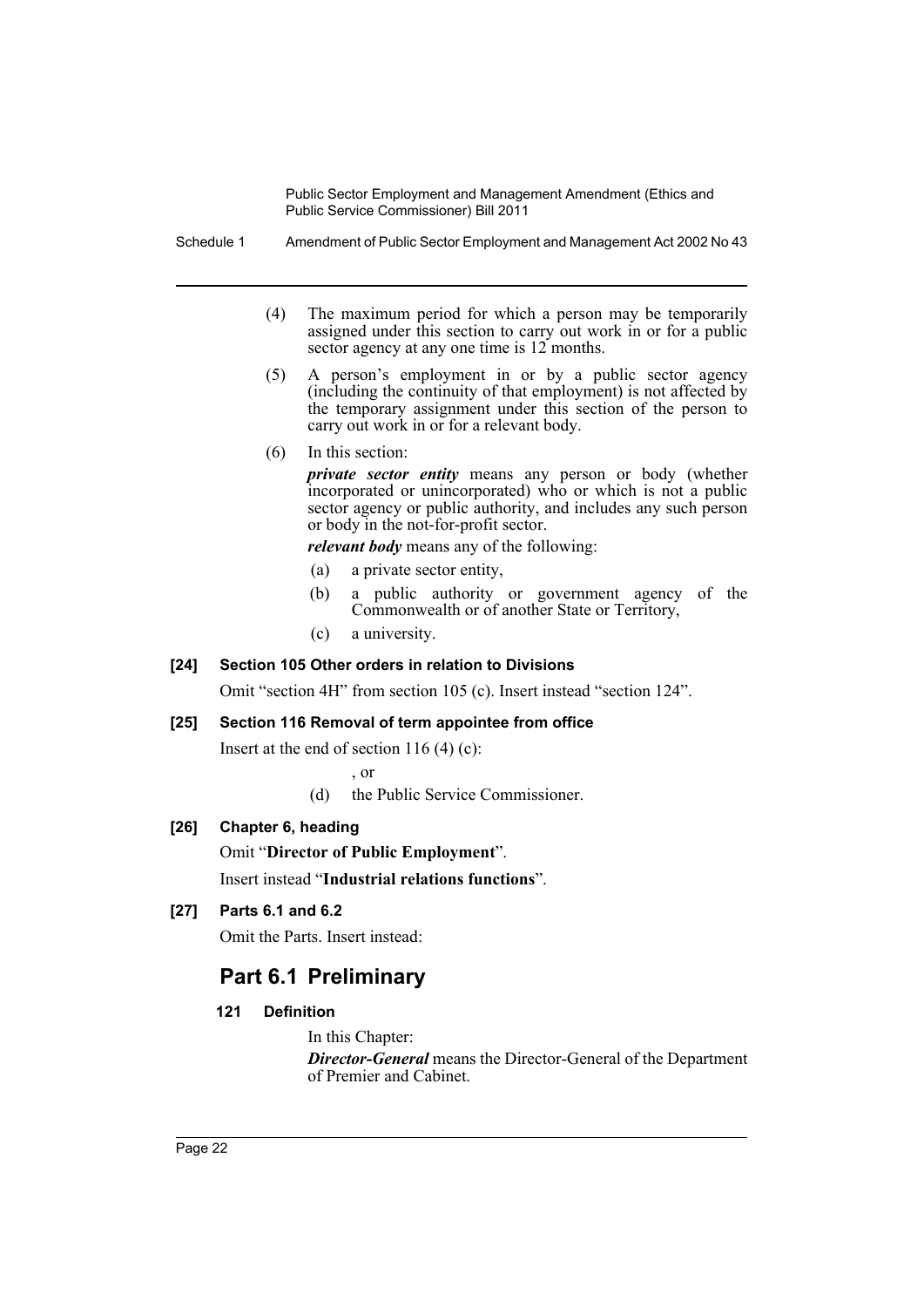Amendment of Public Sector Employment and Management Act 2002 No 43 Schedule 1

### **122 Director-General not subject to Ministerial control**

The Director-General is not subject to the control and direction of the Minister in:

- (a) determining salaries, wages or other remuneration, and other conditions of employment, or
- (b) dealing with a dispute relating to an industrial matter.

### **123 Delegation**

- (1) The Director-General may delegate any of the Director-General's functions under this Chapter (other than this power of delegation) to the head of a public sector agency or any other member of staff of a public sector agency.
- (2) Any delegation of a function with respect to the making of a determination fixing salaries, wages or other remuneration of staff is subject to the condition that any such determination must be at a level that is lower than the lowest amount of the remuneration packages for executive officers determined for the time being under the *Statutory and Other Offices Remuneration Act 1975*.
- (3) In this section, a reference to a member of staff of a public sector agency includes:
	- (a) a reference to a person holding an appointment to or in the agency, and
	- (b) a reference to a person holding an appointment to or in a body or organisation having functions that are exercised by the staff of that agency.
- (4) The power of delegation conferred by this section is in addition to and does not limit the power conferred by section 4F.

## **Part 6.2 General public sector industrial relations functions**

### **124 Compliance with directions of Director-General on industrial matters**

(1) This section applies to a Division of the Government Service that is specified in Part 2 of Schedule 1 as a Division to which this section applies.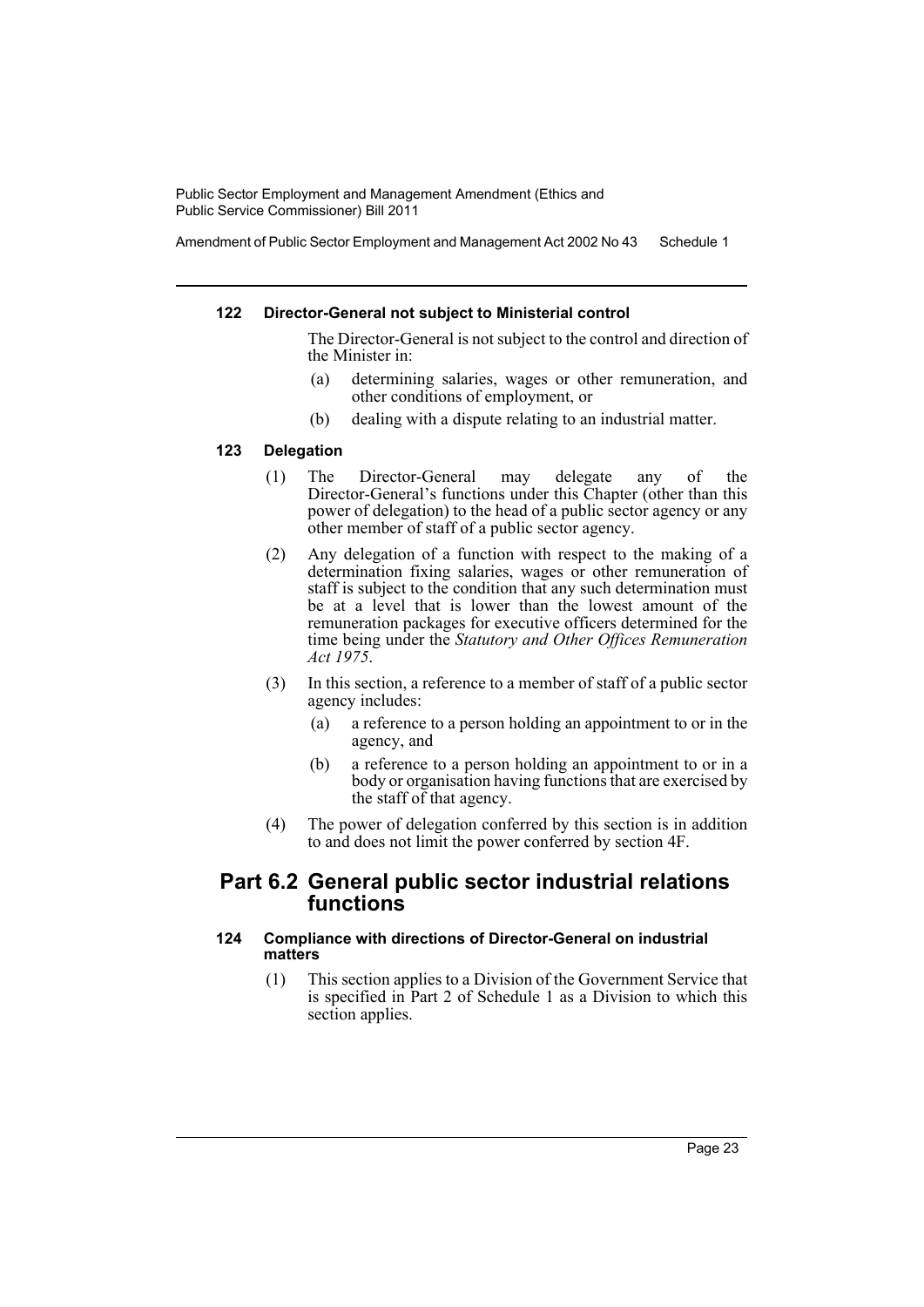Schedule 1 Amendment of Public Sector Employment and Management Act 2002 No 43

- (2) The Director-General may, with the approval of the Minister and by notice in writing to the Division Head of a Division to which this section applies, require the Division Head:
	- (a) to notify the Director-General of such industrial matters affecting the Division as may be specified in the notice, and
	- (b) to exercise the Division Head's functions in respect of any such industrial matter in such manner as may be specified in the notice.
- (3) A notice may specify the manner and the time within which industrial matters must be notified.
- (4) A Division Head must comply with a requirement under this section.

### **125 Advisory and monitoring functions**

- (1) The Director-General has the following functions:
	- (a) advising the Government on appropriate strategies and policies regarding employment conditions (including wages) and industrial relations in the public sector,
	- (b) monitoring the implementation of Government strategies and policies on employment conditions (including wages) and industrial relations in the public sector and assisting the implementation of those strategies and policies (including the issuing of implementation guidelines).
- (2) The Director-General must consult with the Commissioner before exercising any such function.

### **[28] Sections 129, 130 (1) and (3), 131 (1) and (4) and 132**

Omit "Director of Public Employment" wherever occurring. Insert instead "Director-General".

- **[29] Section 131 Director-General may enter into agreements** Omit "of the Director" from section 131 (4). Insert instead "of the Director-General".
- **[30] Section 132 Authorised officer may enter Department's premises etc** Omit "the Director's functions" from section 132 (1). Insert instead "the Director-General's functions under this Part".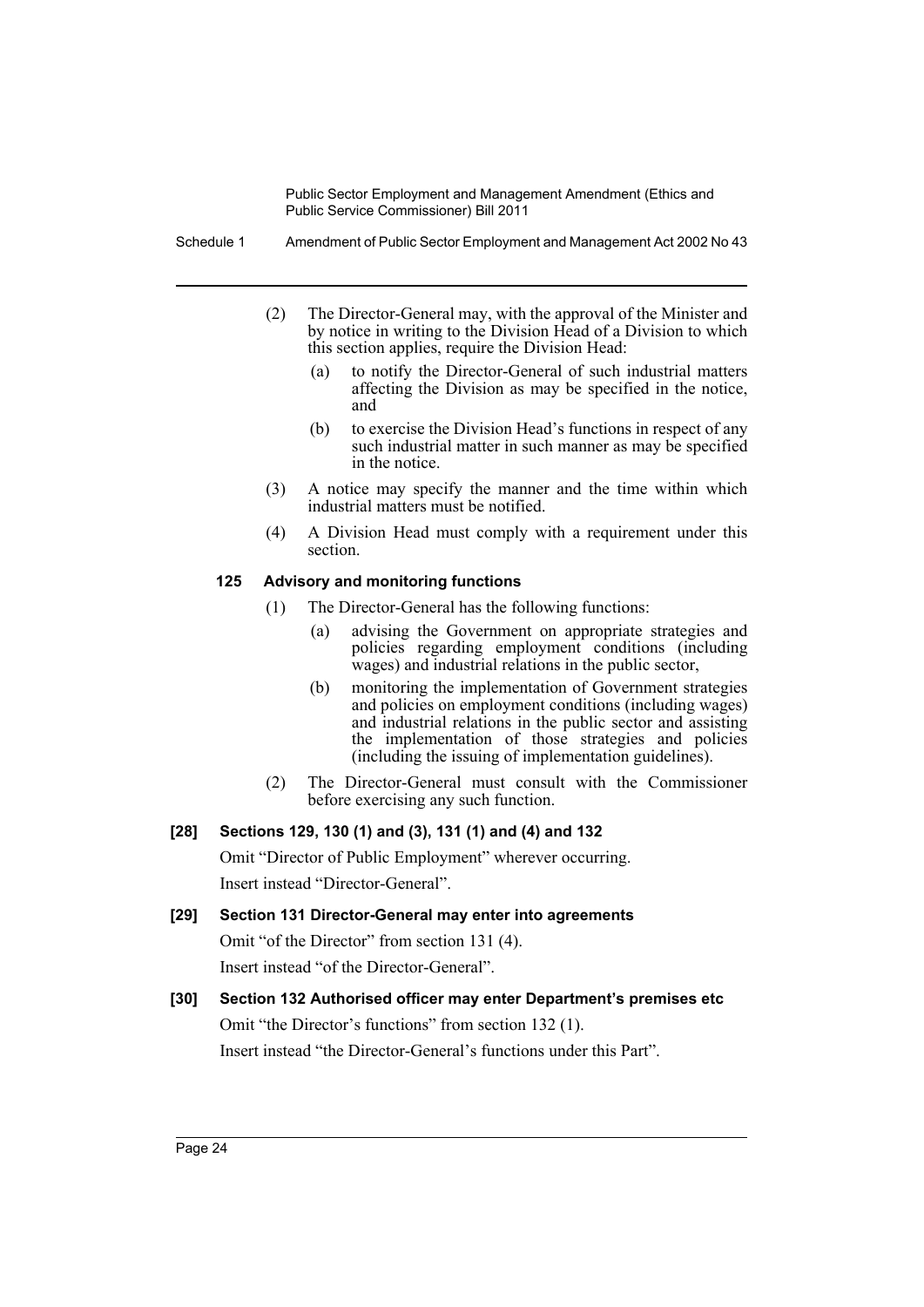Amendment of Public Sector Employment and Management Act 2002 No 43 Schedule 1

### **[31] Section 158A (as renumbered by item [4] of this subschedule)**

Omit the note to the section. Insert instead:

**Note.** Parliamentary officers do, however, comprise a *public sector service* (see paragraph (e) of that definition in section 3). Accordingly, provisions of this Act relating to public sector ethics (Part 1.2), the functions of the Public Service Commissioner (Part 1.3), staff mobility (Part 3.2) and certain other provisions that generally deal with employees in a public sector service (such as sections 100, 102 and 103) apply to parliamentary officers.

### **[32] Section 159A Inquiries by Director-General into public sector agencies**

Omit the definitions of *public sector agency* and *public sector service* from section 159A (1).

### **[33] Section 159A (2A)**

Insert after section 159A (2):

(2A) An inquiry cannot be conducted under this section into any matter that is the subject of an inquiry by the Commissioner under section 3K except with the concurrence of the Commissioner.

### **[34] Section 159A (5)**

Omit "section 132". Insert instead "section 3K, 132".

### **[35] Section 159A (6)**

Insert after section 159A (5):

- (6) This section does not apply to or in respect of:
	- (a) the NSW Police Force, or
	- (b) the public sector agency comprising the service of either House of Parliament, or the President or Speaker, or the President and the Speaker jointly.

### **[36] Section 162A**

Insert after section 162:

### **162A Personal liability of Commissioner and certain other persons**

- (1) A matter or thing done (or omitted to be done) by:
	- (a) the Commissioner, or
	- (b) the Advisory Board, or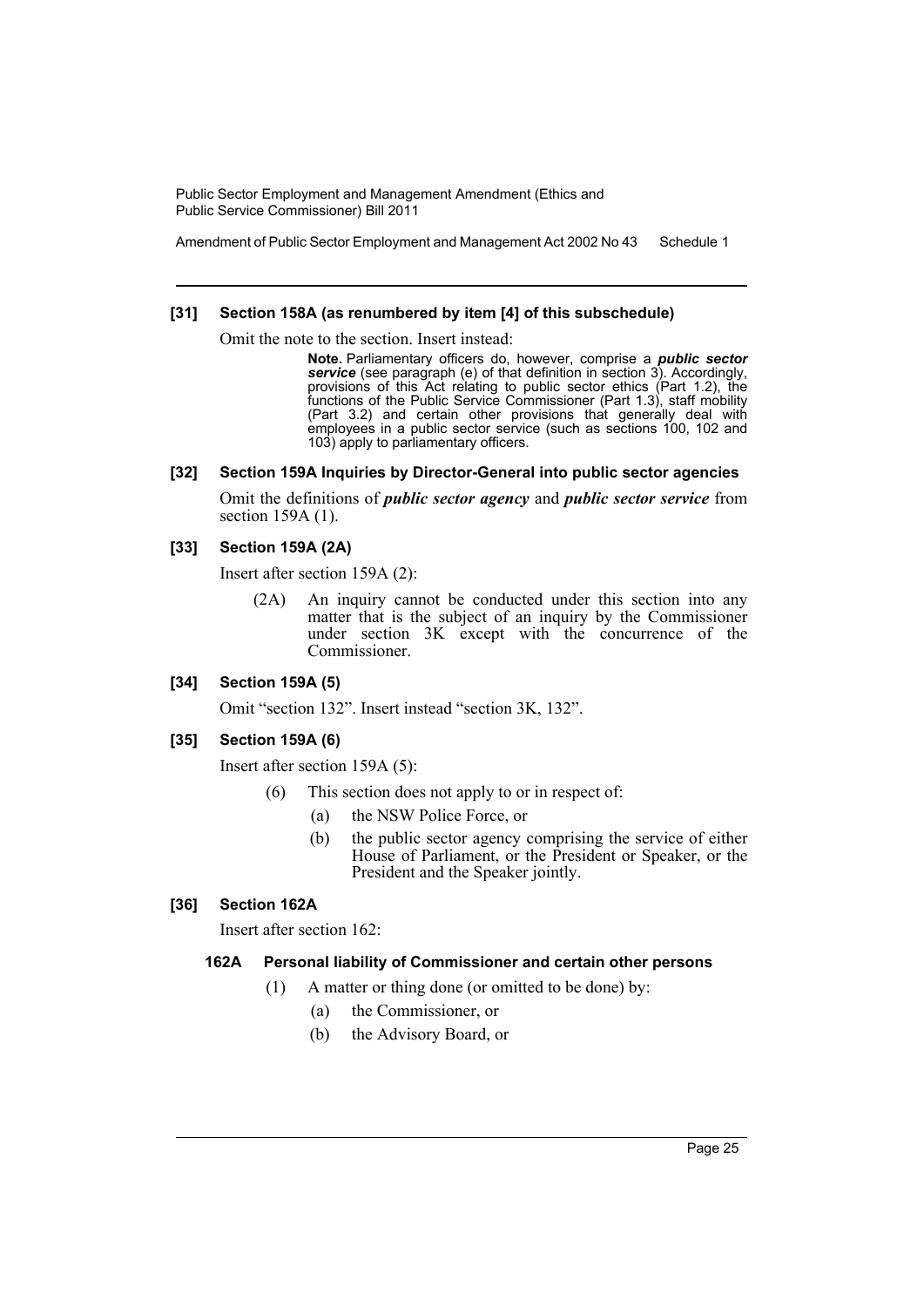Schedule 1 Amendment of Public Sector Employment and Management Act 2002 No 43

(c) a person acting under the direction of the Commissioner or the Advisory Board,

does not, if the matter or thing was done (or omitted to be done) in good faith for the purposes of executing this or any other Act, subject the Commissioner, a member of the Advisory Board or a person so acting personally to any action, liability, claim or demand.

(2) A reference in subsection (1) to the execution of this Act includes a reference to the execution of the provisions of any other Act that confer functions on the Commissioner or the Advisory Board.

### **[37] Section 164 Regulations**

Insert after section 164 (1):

- (1A) In particular, the regulations may:
	- (a) make provision for or with respect to the principles, practices and procedures to be observed in connection with the exercise of the functions of the Commissioner, and
	- (b) prescribe the circumstances in which an approval by the Commissioner under this or any other Act may be regarded as having been given, or
	- (c) prescribe the procedure for obtaining any such approval.

### **[38] Schedule 1 Divisions of the Government Service**

Omit the note at the end of Part 1. Insert instead:

**Note.** The positions in Column 2 that are marked with an asterisk are positions that are statutory offices. All other positions referred to in this Part are created under section 10 and are Public Service positions.

### **[39] Schedule 1, Part 2, note**

Omit "section 4H". Insert instead "section 124".

### **[40] Schedule 1, Part 3**

Omit "Director of Public Employment" wherever occurring.

Insert instead "Public Service Commissioner".

**[41] Schedule 2 Executive positions (other than non-statutory SES positions)** Insert "Public Service Commissioner," after "Ombudsman," in Part 1.

### **[42] Schedule 2, Part 3**

Omit "Director of Equal Opportunity in Public Employment".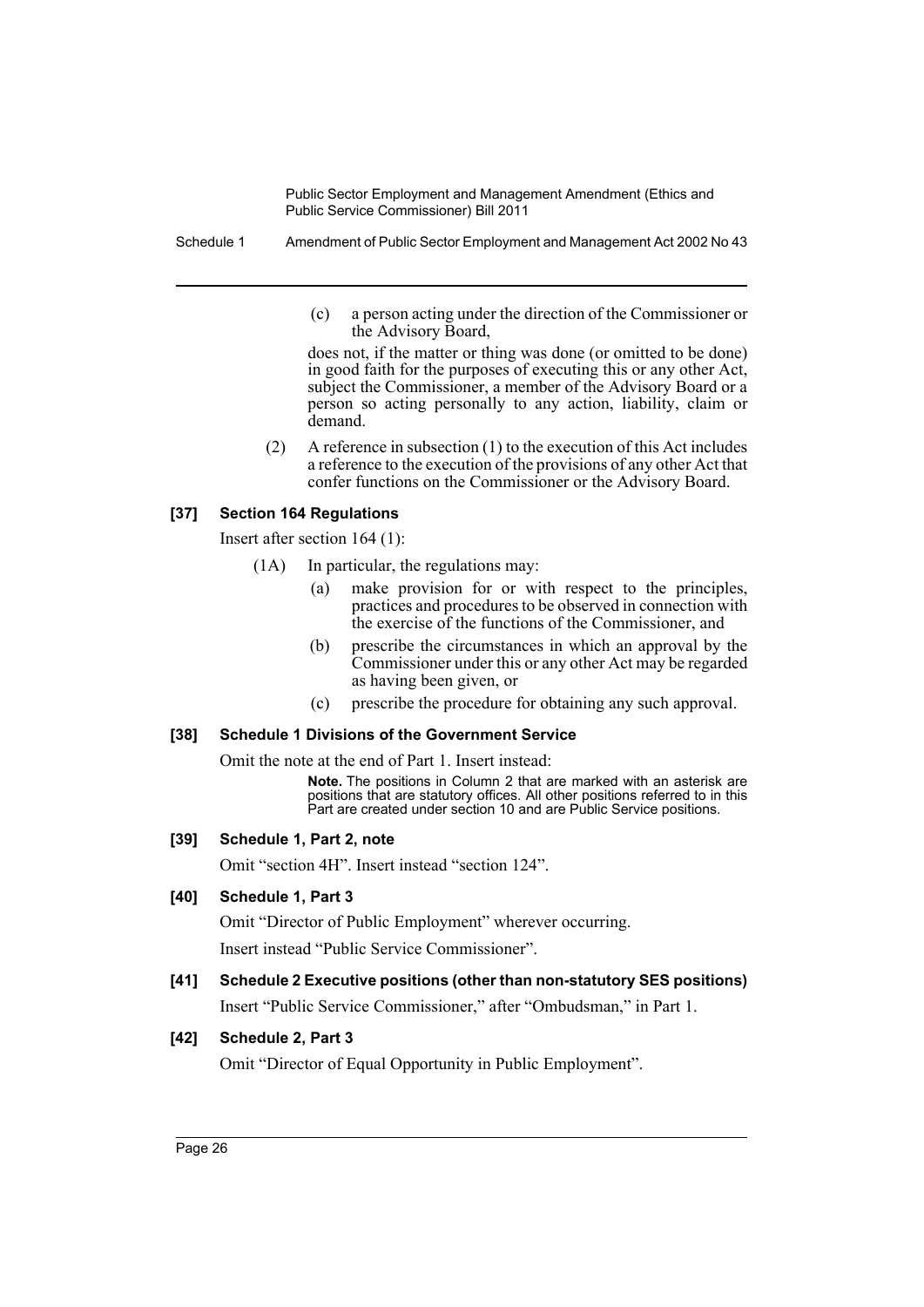Amendment of Public Sector Employment and Management Act 2002 No 43 Schedule 1

### **[43] Schedule 3A Recognition of prior government service for public sector employees extended leave entitlements**

Omit "offices of the Department of Premier and Cabinet" from clause 2 (3). Insert instead "Public Service Commission".

### **[44] Schedule 4 Savings, transitional and other provisions**

Insert at the end of clause 1 (1):

*Public Sector Employment and Management Amendment (Ethics and Public Service Commissioner) Act 2011*

### **[45] Schedule 4, Part 9**

Insert after Part 8:

## **Part 9 Provisions consequent on enactment of Public Sector Employment and Management Amendment (Ethics and Public Service Commissioner) Act 2011**

### **31 Definition**

In this Part:

*amending Act* means the *Public Sector Employment and Management Amendment (Ethics and Public Service Commissioner) Act 2011*.

### **32 Recommendation of appointment of first Commissioner**

The person appointed as the first Commissioner is to be a person whose appointment is recommended by a committee chaired by a person appointed by the Premier (whether before or after the commencement of this clause) as the Chairperson of the Public Service Commission Advisory Board.

### **33 Construction of references to Director of Public Employment**

A reference, in any other Act, or in any instrument made under any other Act or in any other instrument of any kind, to the Director of Public Employment is to be read:

- (a) as a reference to the Public Service Commissioner, or
- (b) as a reference to the Director-General of the Department of Premier and Cabinet if the reference relates to the functions exercised by the Director of Public Employment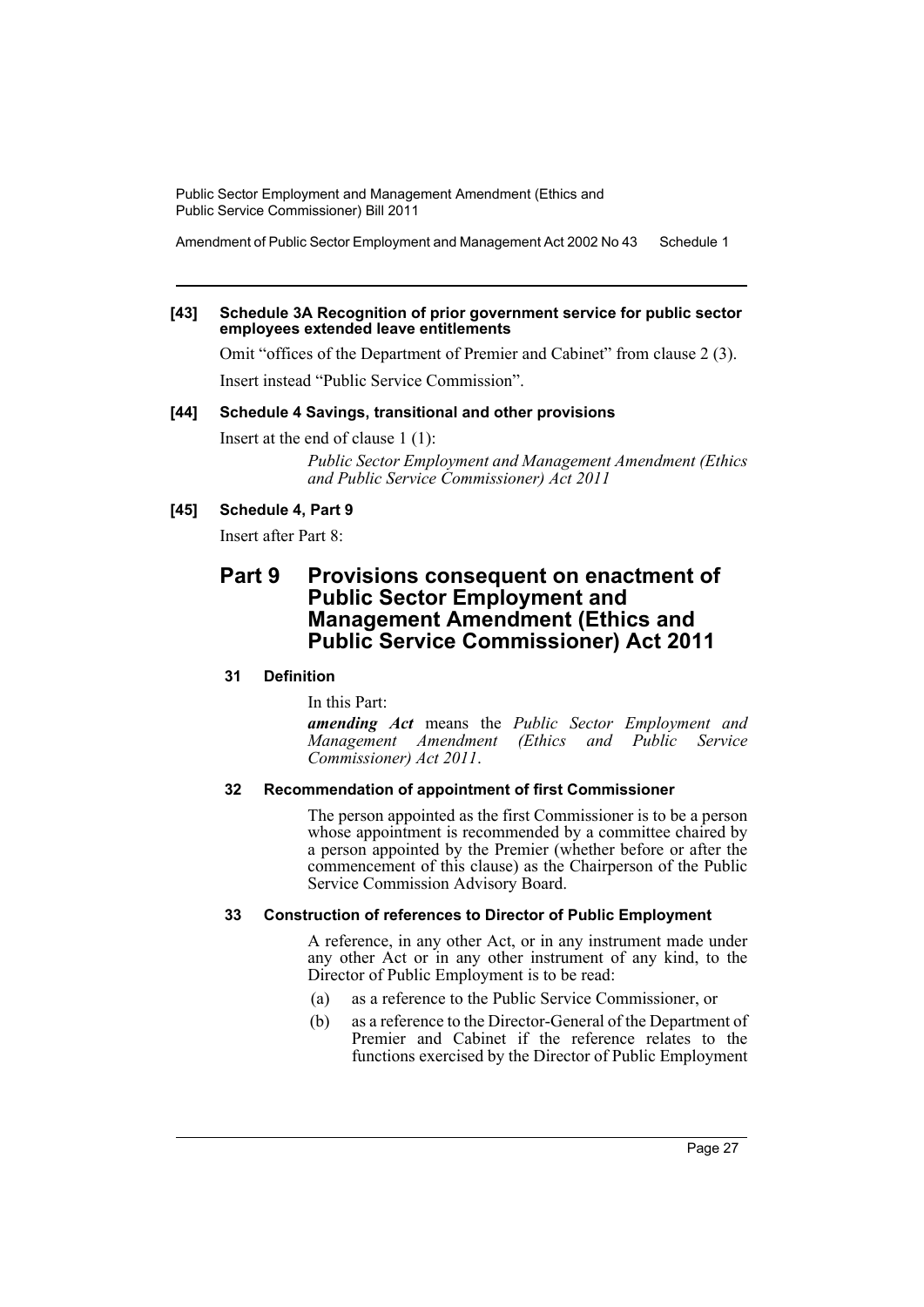Schedule 1 Amendment of Public Sector Employment and Management Act 2002 No 43

under Part 6.3 (as in force immediately before the amendments to that Part by the amending Act).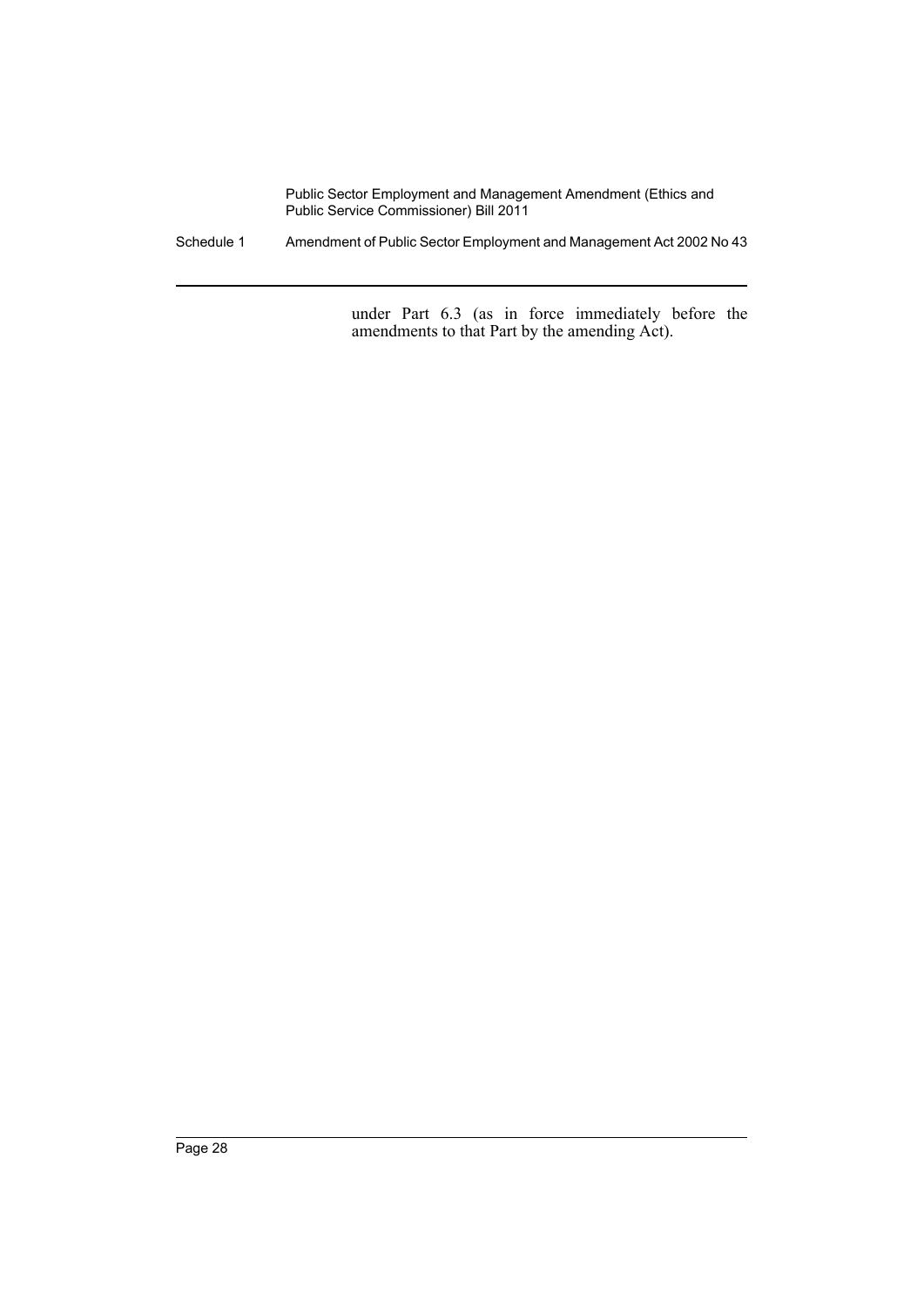Amendment of other legislation Schedule 2

## <span id="page-29-0"></span>**Schedule 2 Amendment of other legislation**

### **2.1 Anti-Discrimination Act 1977 No 48**

**[1] Section 4 Definitions**

Omit the definition of *Director* from section 4 (1).

### **[2] Section 122A Definitions**

Insert in alphabetical order:

*Commissioner* means the Public Service Commissioner.

**[3] Sections 122A (definition of "reference"), 122I (1) (c) (ii) and (2)–(4), 122J (6), 122M, 122O, 122P and 122R**

Omit "Director" wherever occurring. Insert instead "Commissioner".

### **[4] Part 9A, Division 2, heading**

Omit "**The Director of Equal Opportunity in Public Employment**". Insert instead "**EEO functions of Commissioner**".

**[5] Sections 122E, 122F, 122HE and 122HG** Omit the sections.

### **[6] Section 122I EEO functions of Commissioner**

Omit "the Director" from section 122I (1) where firstly occurring. Insert instead "the Commissioner under this Part".

### **[7] Section 121I (3) and (4)**

Omit "Director's functions" wherever occurring. Insert instead "Commissioner's functions under this Part".

### **[8] Section 124 Obstruction**

Omit "the Director or an officer of the Director" from section 124 (b).

Insert instead "the Public Service Commissioner or a member of staff of the Public Service Commission".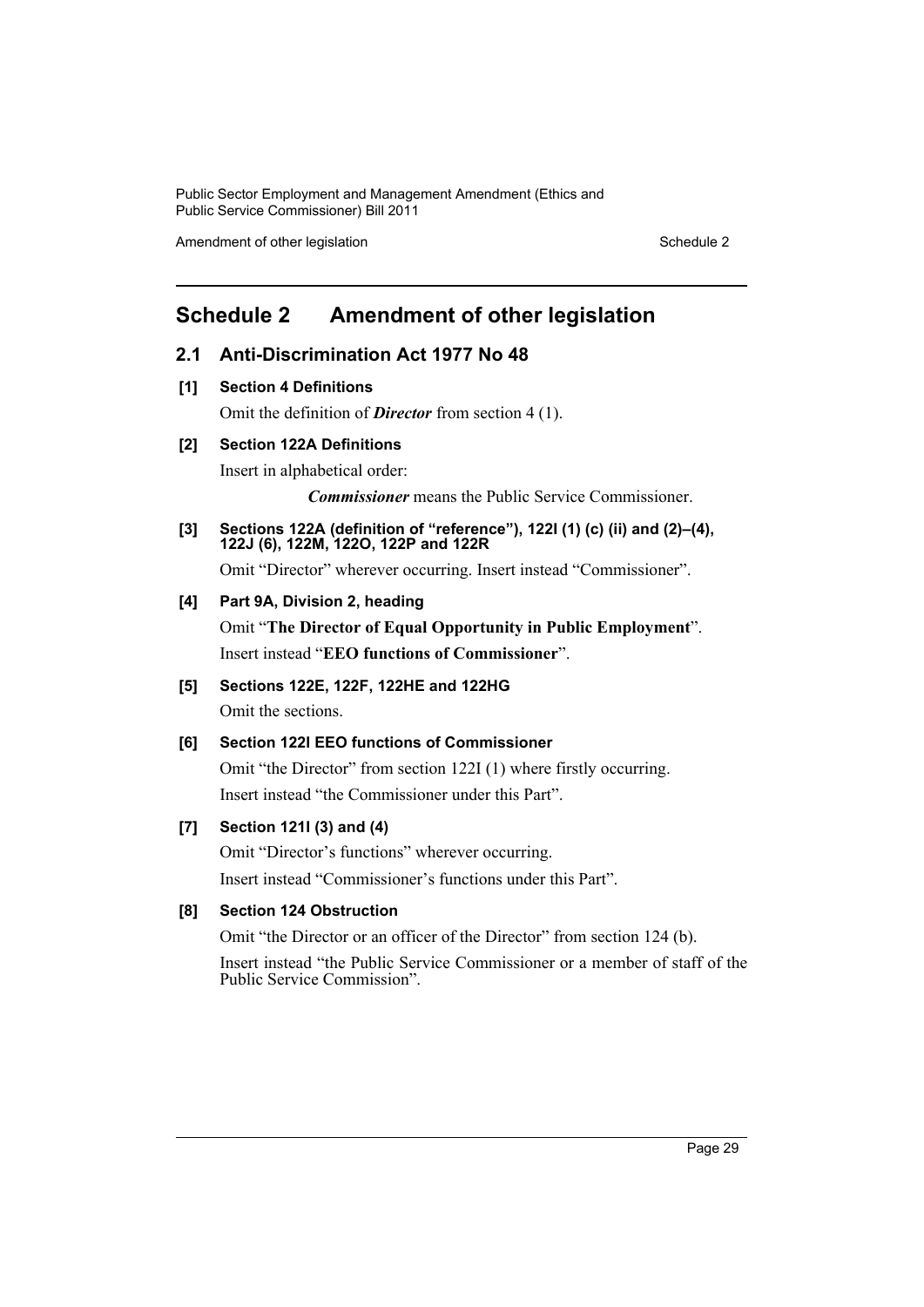Schedule 2 Amendment of other legislation

## **2.2 Defamation Act 2005 No 77**

### **Schedule 1 Additional publications to which absolute privilege applies**

Omit clause 9 (1) (e). Insert instead:

(e) to or by the Public Service Commissioner or a member of staff of the Public Service Commission.

## **2.3 Fire Brigades Act 1989 No 192**

### **[1] Section 68**

Omit the section. Insert instead:

### **68 Definition**

In this Division: *Director-General* means the Director-General of the Department of Premier and Cabinet.

### **[2] Sections 70 (1), 71 (1), 72 (1) and 74 (2)**

Omit "Authority" wherever occurring. Insert instead "Director-General".

## **2.4 Health Services Regulation 2008**

### **Clause 18 Construction of references to HealthQuest**

Insert "immediately before the repeal of that definition by the *Public Sector Employment and Management Amendment (Ethics and Public Service Commissioner) Act 2011*" after "*2002*" in the definition of *Director of Public Employment* in clause 18 (7).

## **2.5 Local Government Act 1993 No 30**

### **Sections 346 (2) and 347 (1)**

Omit "Director of Equal Opportunity in Public Employment" wherever occurring.

Insert instead "Public Service Commissioner".

### **2.6 Non-Indigenous Animals Act 1987 No 166**

### **Section 9 Staff of the advisory committee**

Omit "Public Employment Office" from section 9 (1) (b). Insert instead "Public Service Commissioner".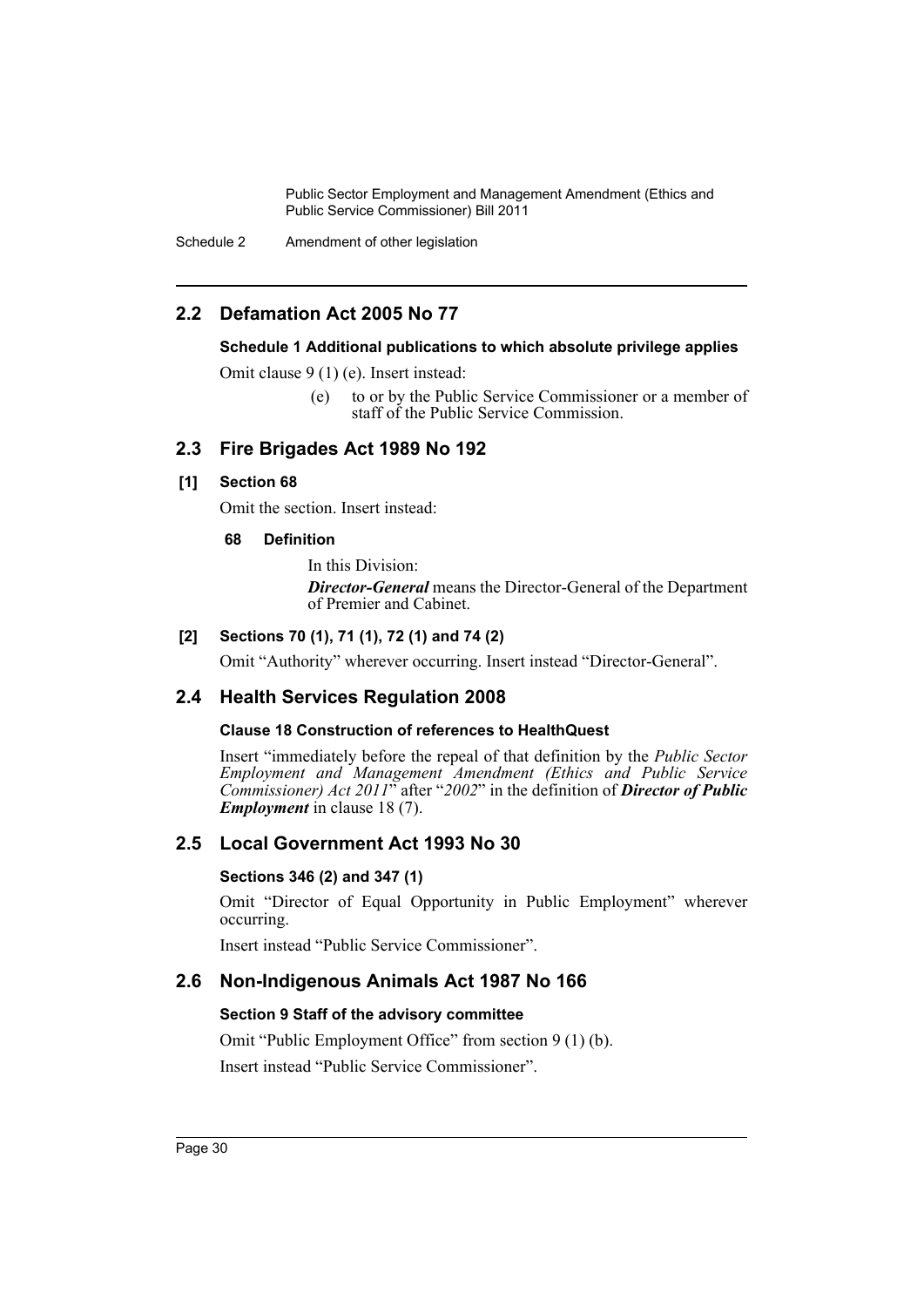Amendment of other legislation Schedule 2

## **2.7 Parliamentary Electorates and Elections Act 1912 No 41**

### **Section 21AP Remuneration of appointed officials**

Omit "Director of Public Employment". Insert instead "Public Service Commissioner".

## **2.8 Police Act 1990 No 47**

### **Section 60 Executive officer mobility**

Omit "Public Employment Office" from the note to the section. Insert instead "Public Service Commissioner".

### **2.9 Police Regulation 2008**

### **[1] Clause 69 Application of Public Service conditions of service and selection procedures**

Omit "Public Employment Office" from clause 69 (2). Insert instead "Public Service Commissioner".

### **[2] Clause 69 (2A)**

Omit "clause 9 (2) (b) of the *Public Sector Employment and Management (General) Regulation 1996*".

Insert instead "clause 5 (2) (b) of the *Public Sector Employment and Management Regulation 2009*".

## **2.10 Public Finance and Audit Act 1983 No 152**

### **Schedule 3 Departments**

Insert after the matter relating to the Department of Premier and Cabinet in Columns 1 and 2, respectively:

Public Service Commission Public Service Commissioner

### **2.11 Public Sector Employment and Management Regulation 2009**

**[1] Clauses 6, 9 (1) and 13 (8) (definition of "nominated medical assessor")** Omit "Director of Public Employment" wherever occurring.

Insert instead "Public Service Commissioner".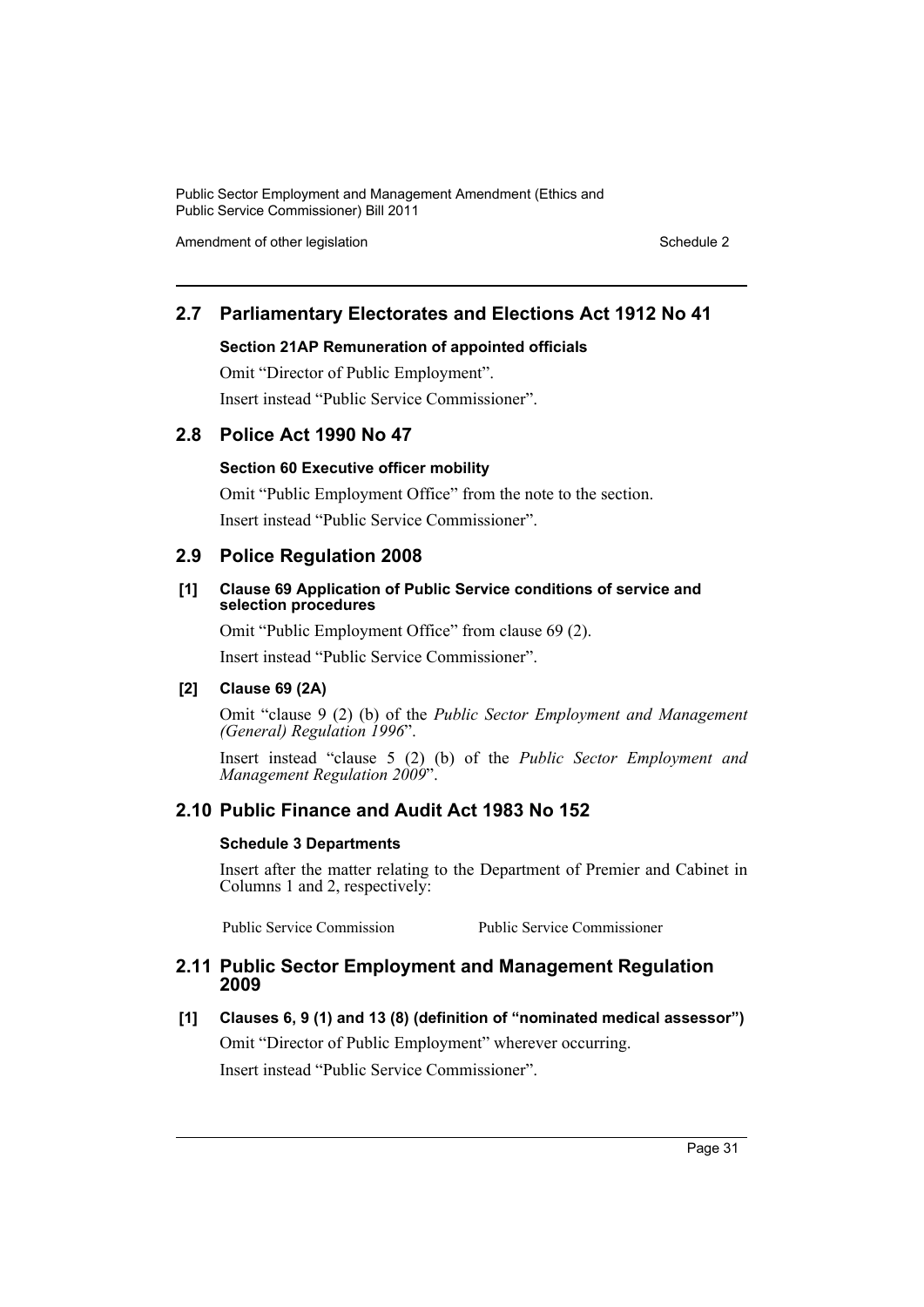Schedule 2 Amendment of other legislation

### **[2] Clauses 15 (1), 17 (5), 22 (3) and 25**

Omit "Director of Public Employment" wherever occurring.

Insert instead "Director-General of the Department of Premier and Cabinet".

### **[3] Clause 24**

Omit the clause. Insert instead:

### **24 Determinations and approvals**

- (1) A determination or an approval of a relevant person under this Regulation is to be published or notified in such manner as the person considers necessary in order to bring the determination or approval to the notice of the members of staff to whom it applies.
- (2) A determination or an approval of a relevant person under this Regulation may do either or both of the following:
	- (a) apply generally or be limited in its application by reference to specified exceptions or factors,
	- (b) apply differently according to different factors of a specified kind.

### (3) In this clause:

- *relevant person* means any of the following:
- (a) the Public Service Commissioner,
- (b) the Director-General of the Department of Premier and Cabinet,
- (c) a Department Head.

### **2.12 Statutory and Other Offices Remuneration Act 1975 (1976 No 4)**

### **Schedule 1 Public offices**

Insert at the end of the Schedule: Public Service Commissioner

## **2.13 Teaching Service Act 1980 No 23**

### **Section 92 Deduction from salary or wages for use of building or provision of services**

Omit "Public Employment Office" from section 92 (1).

Insert instead "Public Service Commissioner".